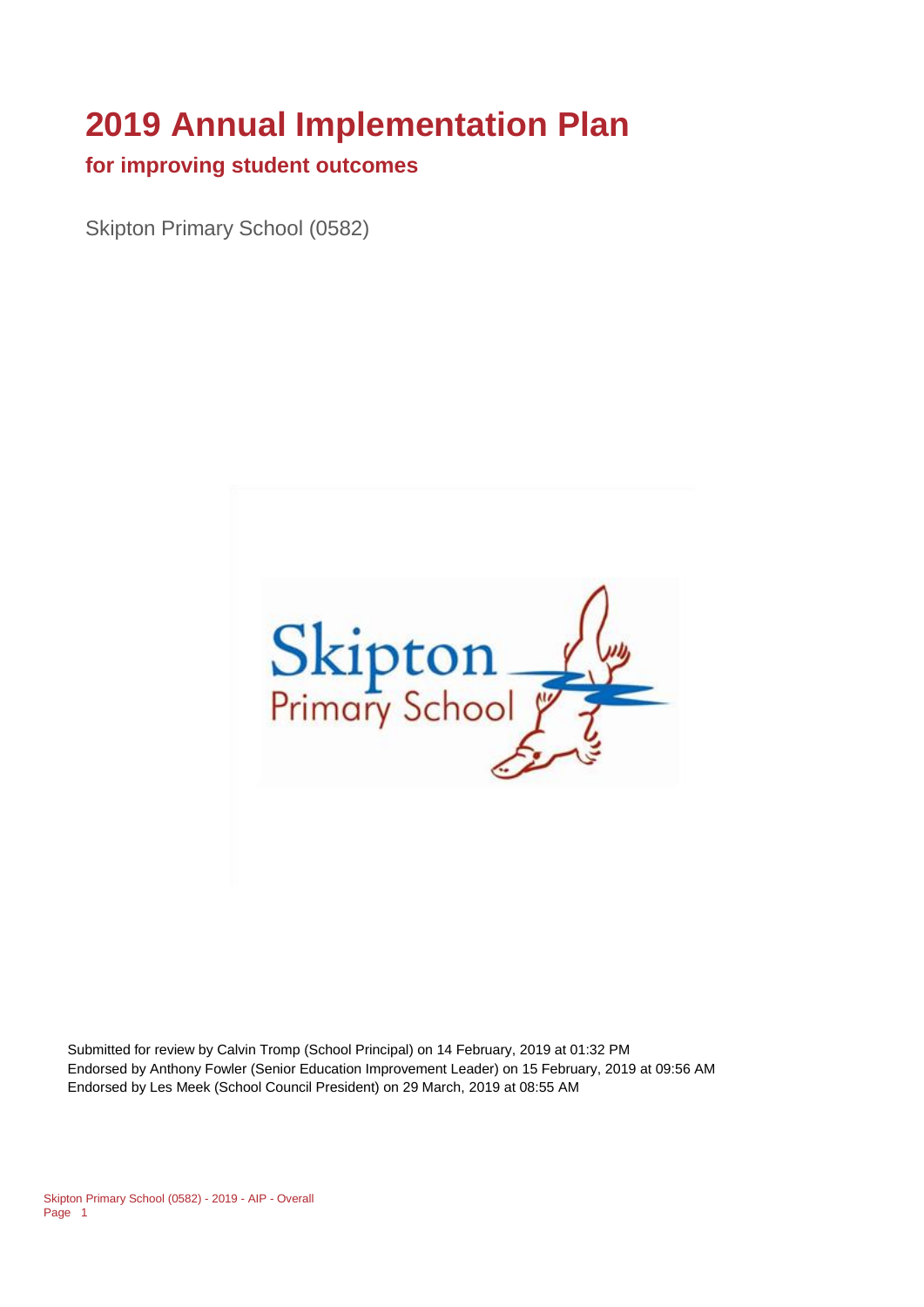## **Self-evaluation Summary - 2019**

|  |                                       | <b>FISO Improvement Model Dimensions</b><br>The 6 High-impact Improvement Initiatives are highlighted below in red. | <b>Self-evaluation Level</b>      |
|--|---------------------------------------|---------------------------------------------------------------------------------------------------------------------|-----------------------------------|
|  |                                       | Building practice excellence                                                                                        | Evolving                          |
|  | bure<br>and<br>lence                  | Curriculum planning and assessment                                                                                  | Evolving                          |
|  | Excellence<br>teaching ar<br>learning | Evidence-based high-impact teaching strategies                                                                      | Evolving moving towards Embedding |
|  |                                       | Evaluating impact on learning                                                                                       | Evolving                          |

|                            | Building leadership teams           | Evolving                          |
|----------------------------|-------------------------------------|-----------------------------------|
|                            | Instructional and shared leadership | Evolving                          |
| Professional<br>leadership | Strategic resource management       | Evolving                          |
|                            | Vision, values and culture          | Evolving moving towards Embedding |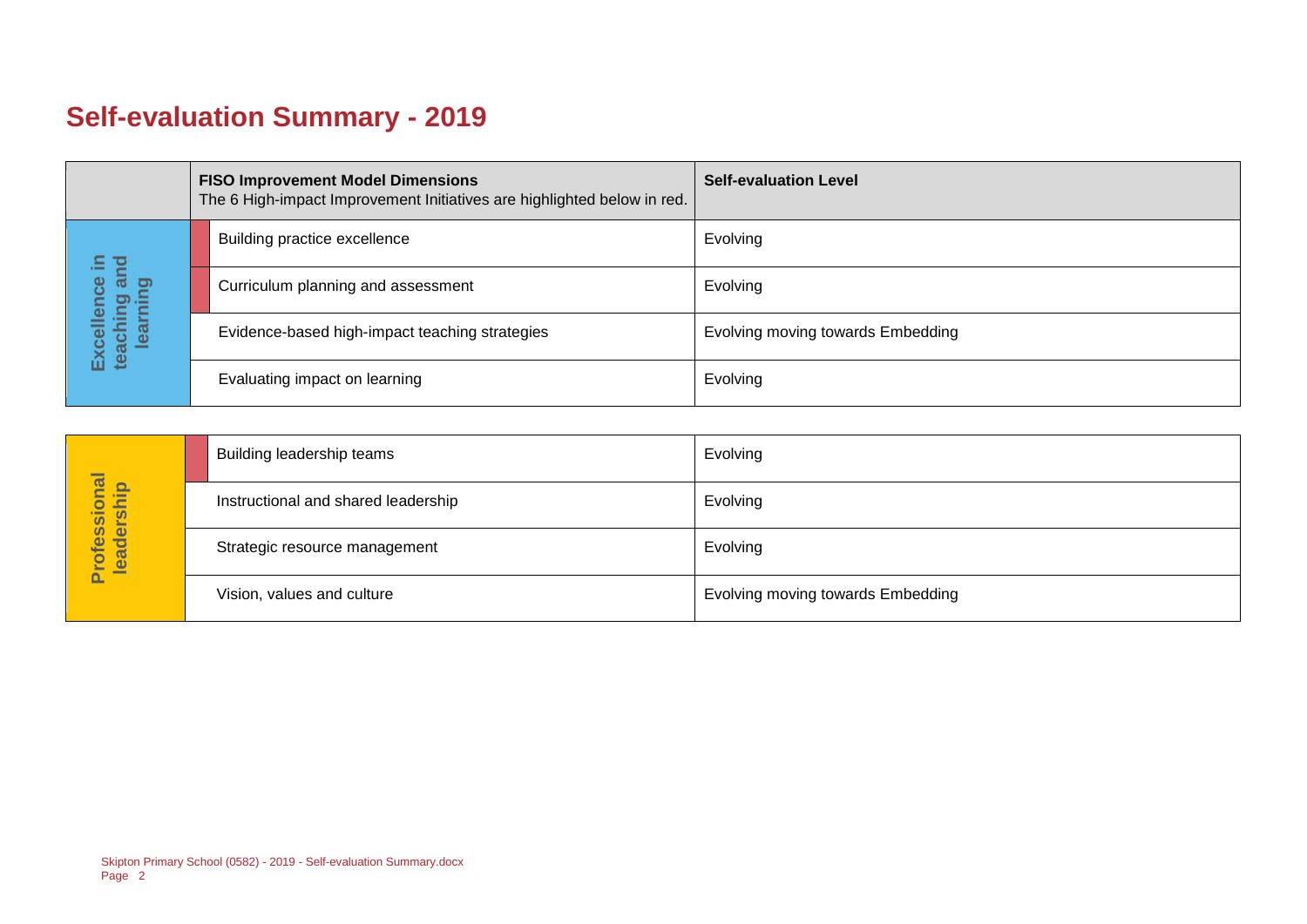| hate                                  | Empowering students and building school pride | Evolving moving towards Embedding  |
|---------------------------------------|-----------------------------------------------|------------------------------------|
| <b>pui</b><br>Ξ<br>-<br>$\equiv$<br>ပ | Setting expectations and promoting inclusion  | Evolving moving towards Embedding  |
| lear<br>ဖ<br>ositiv<br>tor            | Health and wellbeing                          | Embedding moving towards Excelling |
|                                       | Intellectual engagement and self-awareness    | Evolving moving towards Embedding  |

| $\Xi$                       | <b>Building communities</b>                  | Embedding                         |  |
|-----------------------------|----------------------------------------------|-----------------------------------|--|
| 0<br>$\omega$<br><u> 13</u> | Global citizenship                           | Evolving moving towards Embedding |  |
| ត<br><u>ം</u><br>enga<br>ပိ | Networks with schools, services and agencies | Evolving                          |  |
|                             | Parents and carers as partners               | Embedding                         |  |

|                                  | Empowering students and building school phae                        |                                                                                                                                                                                                                                                                                                         | EVOIVING MOVING towards Embedding                                                                                                                                                                                                                                                                                                                                                                                                                                                                                                                                                                                                                                                                                                                                                                                                                                                                                                                                                                                                |  |  |
|----------------------------------|---------------------------------------------------------------------|---------------------------------------------------------------------------------------------------------------------------------------------------------------------------------------------------------------------------------------------------------------------------------------------------------|----------------------------------------------------------------------------------------------------------------------------------------------------------------------------------------------------------------------------------------------------------------------------------------------------------------------------------------------------------------------------------------------------------------------------------------------------------------------------------------------------------------------------------------------------------------------------------------------------------------------------------------------------------------------------------------------------------------------------------------------------------------------------------------------------------------------------------------------------------------------------------------------------------------------------------------------------------------------------------------------------------------------------------|--|--|
| Positive climate<br>for learning |                                                                     | Setting expectations and promoting inclusion                                                                                                                                                                                                                                                            | Evolving moving towards Embedding                                                                                                                                                                                                                                                                                                                                                                                                                                                                                                                                                                                                                                                                                                                                                                                                                                                                                                                                                                                                |  |  |
|                                  | Health and wellbeing                                                |                                                                                                                                                                                                                                                                                                         | <b>Embedding moving towards Excelling</b>                                                                                                                                                                                                                                                                                                                                                                                                                                                                                                                                                                                                                                                                                                                                                                                                                                                                                                                                                                                        |  |  |
|                                  |                                                                     | Intellectual engagement and self-awareness                                                                                                                                                                                                                                                              | Evolving moving towards Embedding                                                                                                                                                                                                                                                                                                                                                                                                                                                                                                                                                                                                                                                                                                                                                                                                                                                                                                                                                                                                |  |  |
|                                  |                                                                     |                                                                                                                                                                                                                                                                                                         |                                                                                                                                                                                                                                                                                                                                                                                                                                                                                                                                                                                                                                                                                                                                                                                                                                                                                                                                                                                                                                  |  |  |
|                                  | <b>Building communities</b>                                         |                                                                                                                                                                                                                                                                                                         | Embedding                                                                                                                                                                                                                                                                                                                                                                                                                                                                                                                                                                                                                                                                                                                                                                                                                                                                                                                                                                                                                        |  |  |
| learning                         | Global citizenship                                                  |                                                                                                                                                                                                                                                                                                         | Evolving moving towards Embedding                                                                                                                                                                                                                                                                                                                                                                                                                                                                                                                                                                                                                                                                                                                                                                                                                                                                                                                                                                                                |  |  |
| engagement in<br>Community       |                                                                     | Networks with schools, services and agencies                                                                                                                                                                                                                                                            | Evolving                                                                                                                                                                                                                                                                                                                                                                                                                                                                                                                                                                                                                                                                                                                                                                                                                                                                                                                                                                                                                         |  |  |
|                                  | Parents and carers as partners                                      |                                                                                                                                                                                                                                                                                                         | Embedding                                                                                                                                                                                                                                                                                                                                                                                                                                                                                                                                                                                                                                                                                                                                                                                                                                                                                                                                                                                                                        |  |  |
|                                  |                                                                     |                                                                                                                                                                                                                                                                                                         |                                                                                                                                                                                                                                                                                                                                                                                                                                                                                                                                                                                                                                                                                                                                                                                                                                                                                                                                                                                                                                  |  |  |
| Enter your reflective comments   |                                                                     | were proposed by the panel as considerations for the next Strategic Plan.<br>• Building Practice Excellence<br>• Curriculum planning & assessment<br>• Intellectual engagement and self-awareness<br>• Empowering students and building school pride.<br>improve student achievement will be the focus. | The overall intent will be to enact the school's vision for each student. We would wish every child to experience success,<br>confidence, and creativity and become active and informed about their community and their place in it. After consideration of<br>the school's performance over the past four years and the factors that enabled or inhibited its progress, four initiative areas<br>To do this the school needs to put into place a whole-school curriculum plan and consistency in how this is taught in each<br>class. A culture of collaboration and collective responsibility to develop effective and consistent teaching practices and to<br>At the same time the school endeavours to increase student voice, that is, providing opportunities for students to influence<br>their own learning as well as have input into decisions and directions the school takes. This is in order for students to take<br>responsibility for their own learning and to become independent and self-regulating learners. |  |  |
| Page 3                           | Skipton Primary School (0582) - 2019 - Self-evaluation Summary.docx |                                                                                                                                                                                                                                                                                                         |                                                                                                                                                                                                                                                                                                                                                                                                                                                                                                                                                                                                                                                                                                                                                                                                                                                                                                                                                                                                                                  |  |  |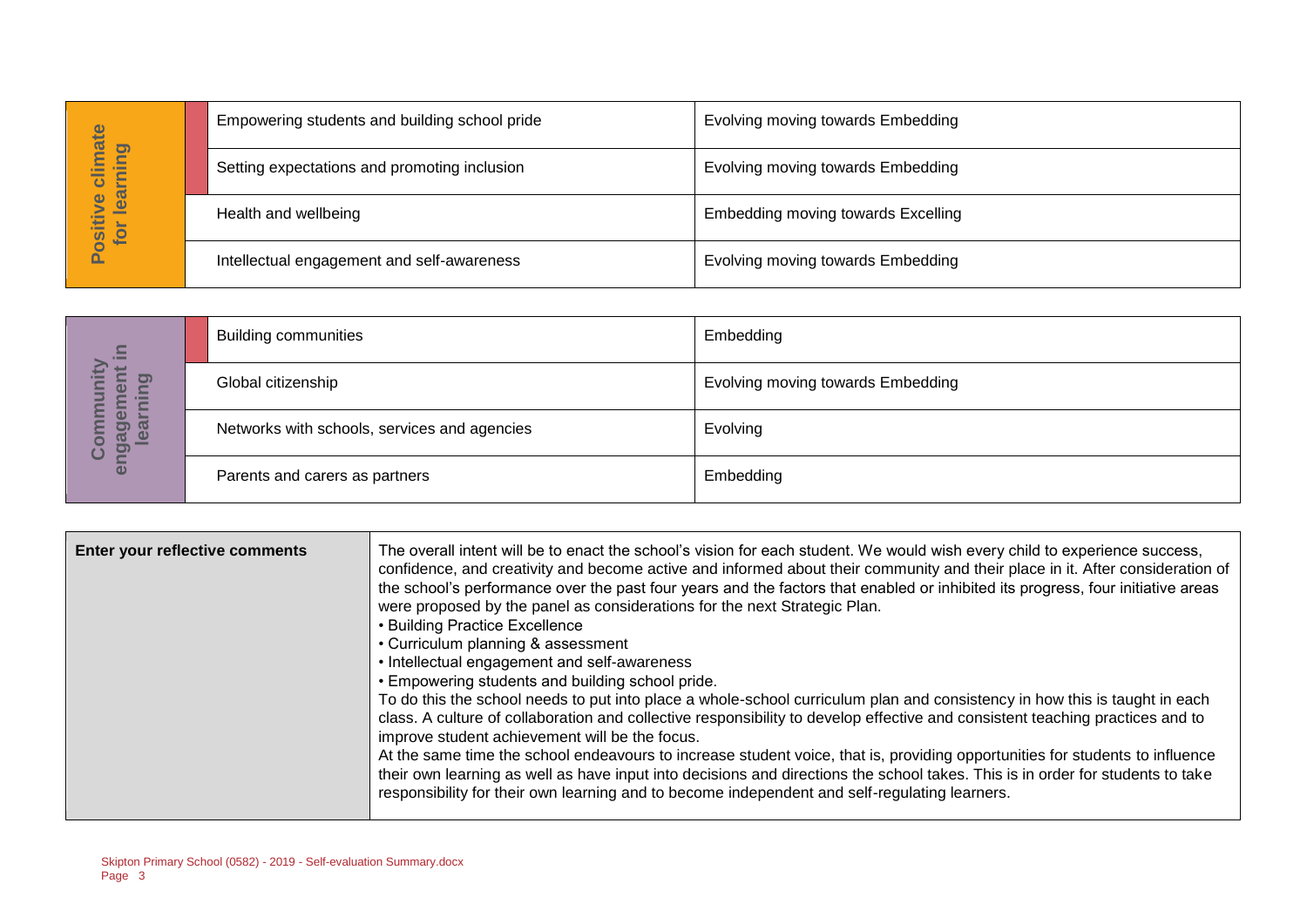| <b>Considerations for 2019</b>   | Improving coherence and consistency in literacy and numeracy across the school. Staff survey shows that academic<br>emphasis is very sound (91%), as is collective efficacy (90%) and using data for curriculum planning (100%).<br>Areas for improvement would include: analysing data and using evidence to inform teaching (both 67%), using student<br>feedback (50%), time to share pedagogy (50%), peer observation (50%) and using the pedagogical model (50%). |  |
|----------------------------------|------------------------------------------------------------------------------------------------------------------------------------------------------------------------------------------------------------------------------------------------------------------------------------------------------------------------------------------------------------------------------------------------------------------------------------------------------------------------|--|
| Documents that support this plan |                                                                                                                                                                                                                                                                                                                                                                                                                                                                        |  |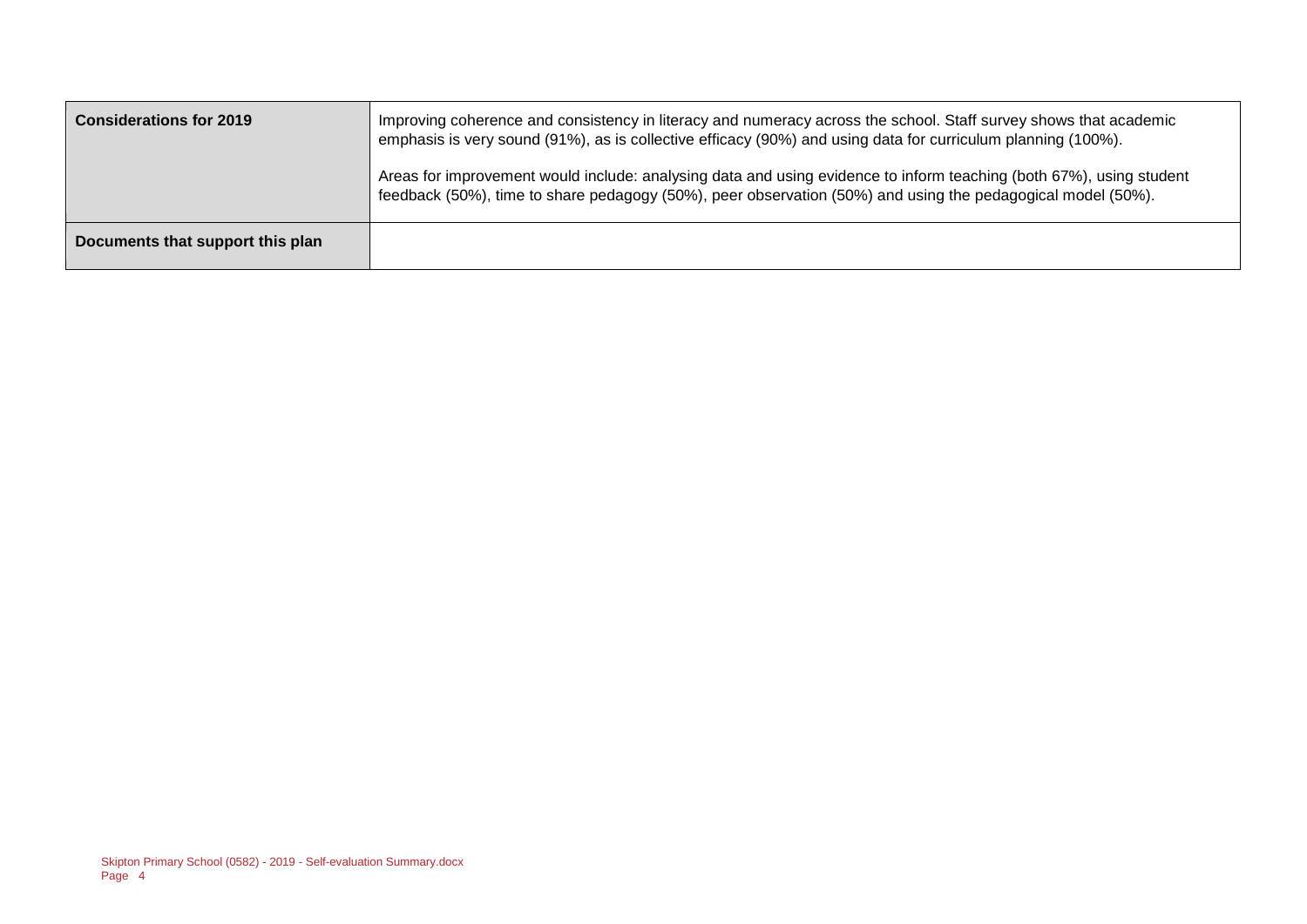### **SSP Goals Targets and KIS**

| Goal 1     | To achieve high learning growth in literacy and numeracy for every student.            |               |                  |        |        |  |
|------------|----------------------------------------------------------------------------------------|---------------|------------------|--------|--------|--|
| Target 1.1 | 1. Improve relative growth in literacy and numeracy as measured by NAPLAN grade 3 to 5 |               |                  |        |        |  |
|            |                                                                                        |               | Low              | Medium | High   |  |
|            | G&P                                                                                    | 2016          | 18.2%            | 36.4%  | 45.5%  |  |
|            |                                                                                        | <b>Target</b> | 10%              | 40%    | 50%    |  |
|            | Numeracy                                                                               | 2016          | $0\%$            | 54.5%  | 45.5%  |  |
|            |                                                                                        | <b>Target</b> | $\overline{0\%}$ | 50%    | 50%    |  |
|            | Reading                                                                                | 2016          | 9.1%             | 45.5%  | 45.5%  |  |
|            |                                                                                        | <b>Target</b> | 5%               | 45%    | 50%    |  |
|            | Spelling                                                                               | 2016          | 18.2%            | 36.4%  | 45.5%  |  |
|            |                                                                                        | <b>Target</b> | 10%              | 40%    | 50%    |  |
|            | Writing                                                                                | 2016          | 9.1%             | 45.5%  | 45.5%  |  |
|            |                                                                                        | <b>Target</b> | $5\%$            | 45%    | 50%    |  |
|            | 1. To increase the percentage of students in the top two bands in NAPLAN               |               |                  | Year 3 | Year 5 |  |
|            |                                                                                        | 2016          |                  | 58.8%  | 36.4%  |  |
|            | G&P                                                                                    | <b>Target</b> |                  | 60%    | 40%    |  |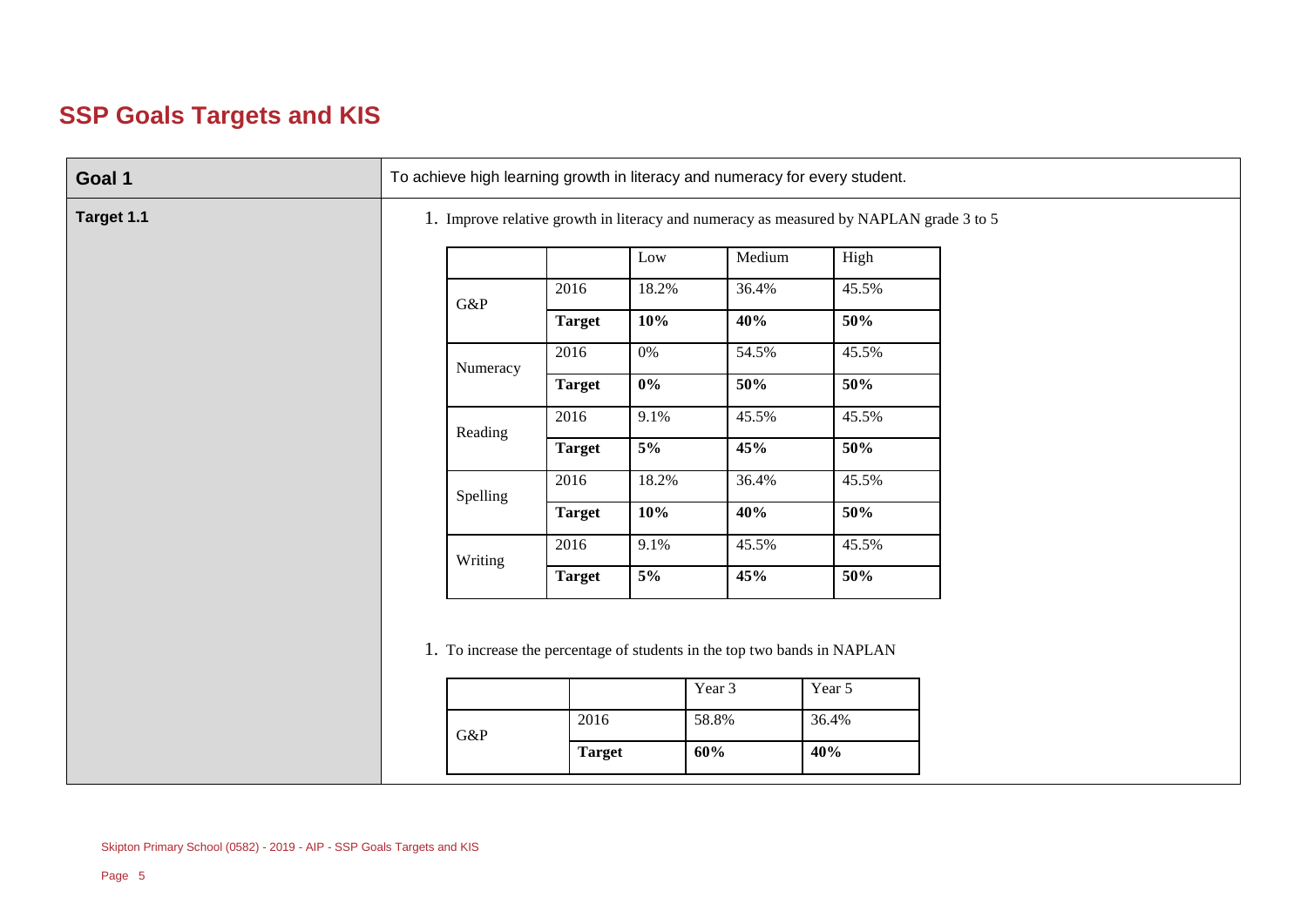| Numeracy | 2016          | 35.3% | 36.4% |
|----------|---------------|-------|-------|
|          | <b>Target</b> | 40%   | 40%   |
| Reading  | 2016          | 53%   | 36.4% |
|          | <b>Target</b> | 60%   | 40%   |
| Spelling | 2016          | 58.8% | 36.4% |
|          | <b>Target</b> | 60%   | 40%   |
| Writing  | 2016          | 76.5% | 36.4% |
|          | <b>Target</b> | 80%   | 40%   |

1. To increase the percentage of students achieving the highest levels of achievement according to Teacher Judgements (A&B)

|                        |               | $P-6$ |
|------------------------|---------------|-------|
| Reading & viewing      | 2016          | 62%   |
|                        | <b>Target</b> | 70%   |
| Speaking & listening   | 2016          | 33%   |
|                        | <b>Target</b> | 40%   |
| Writing                | 2016          | 47%   |
|                        | <b>Target</b> | 55%   |
| Measurement & geometry | 2016          | 28%   |
|                        | <b>Target</b> | 40%   |
| Number & algebra       | 2016          | 40%   |
|                        | <b>Target</b> | 50%   |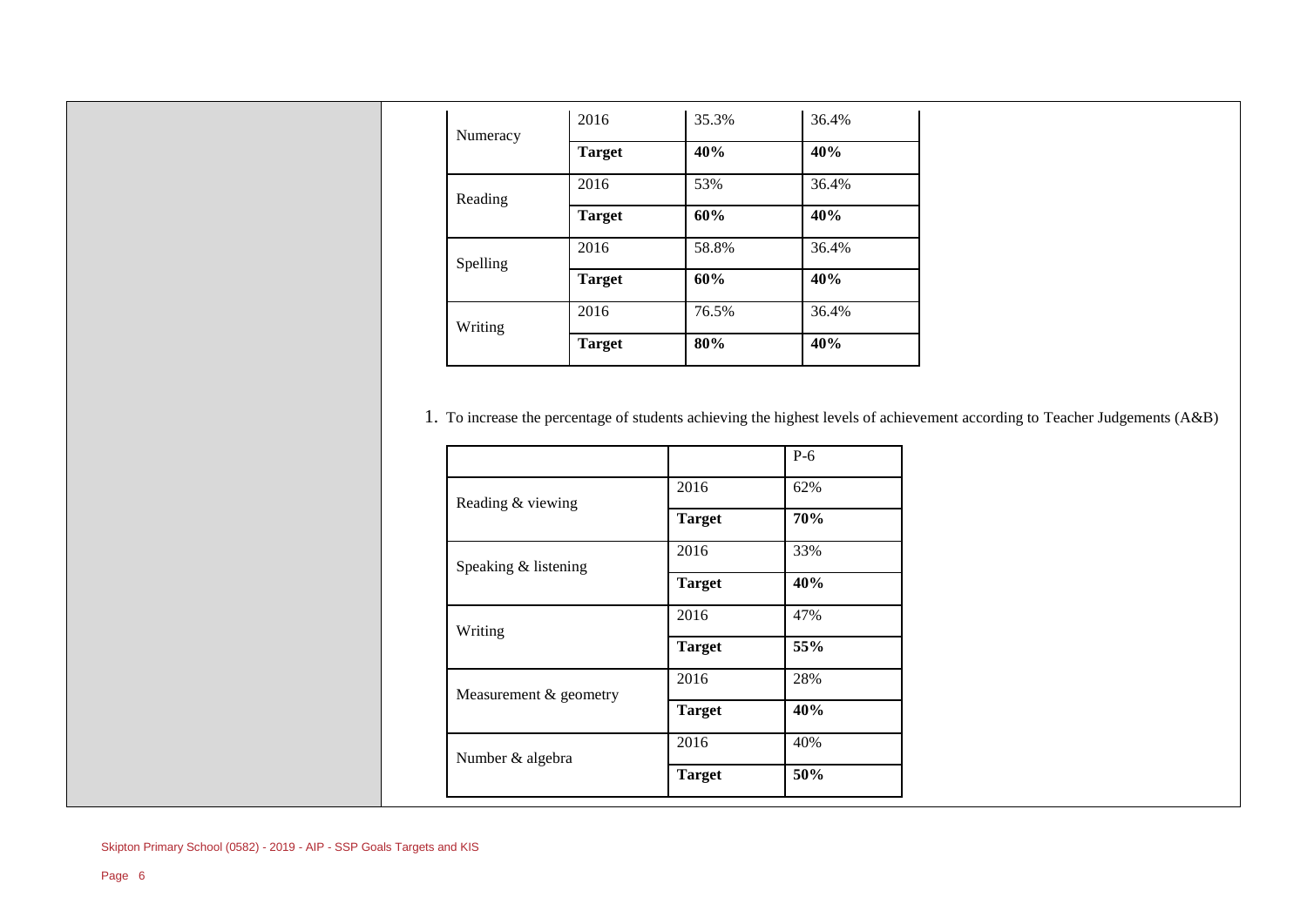| Statistics & probability    | 2016          | 18% |
|-----------------------------|---------------|-----|
|                             | <b>Target</b> | 30% |
| Science as a human endeavor | 2016          | 15% |
|                             | <b>Target</b> | 30% |
| Science inquiry skills      | 2016          | 13% |
|                             | <b>Target</b> | 25% |
| Science understanding       | 2016          | 20% |
|                             | <b>Target</b> | 25% |

4. To increase Staff opinion survey results in the following components:

| Component percentage endorsement -<br>climate                       | 2016  | <b>Target</b> |
|---------------------------------------------------------------------|-------|---------------|
| Academic emphasis                                                   | 84.4% | 90%           |
| Teacher collaboration                                               | 65%   | 88%           |
| Collective focus on student learning                                | 85%   | 90%           |
| Staff trust in colleagues                                           | 80%   | 90%           |
| Guaranteed & viable curriculum                                      | 75%   | 85%           |
| Component percentage endorsement –<br>Staff safety & wellbeing      | 2016  | Target        |
| Staff professional safety                                           | 40%   | 60%           |
| <b>Staff Safety and Wellbeing Consultation</b><br>and Participation | 15%   | 40%           |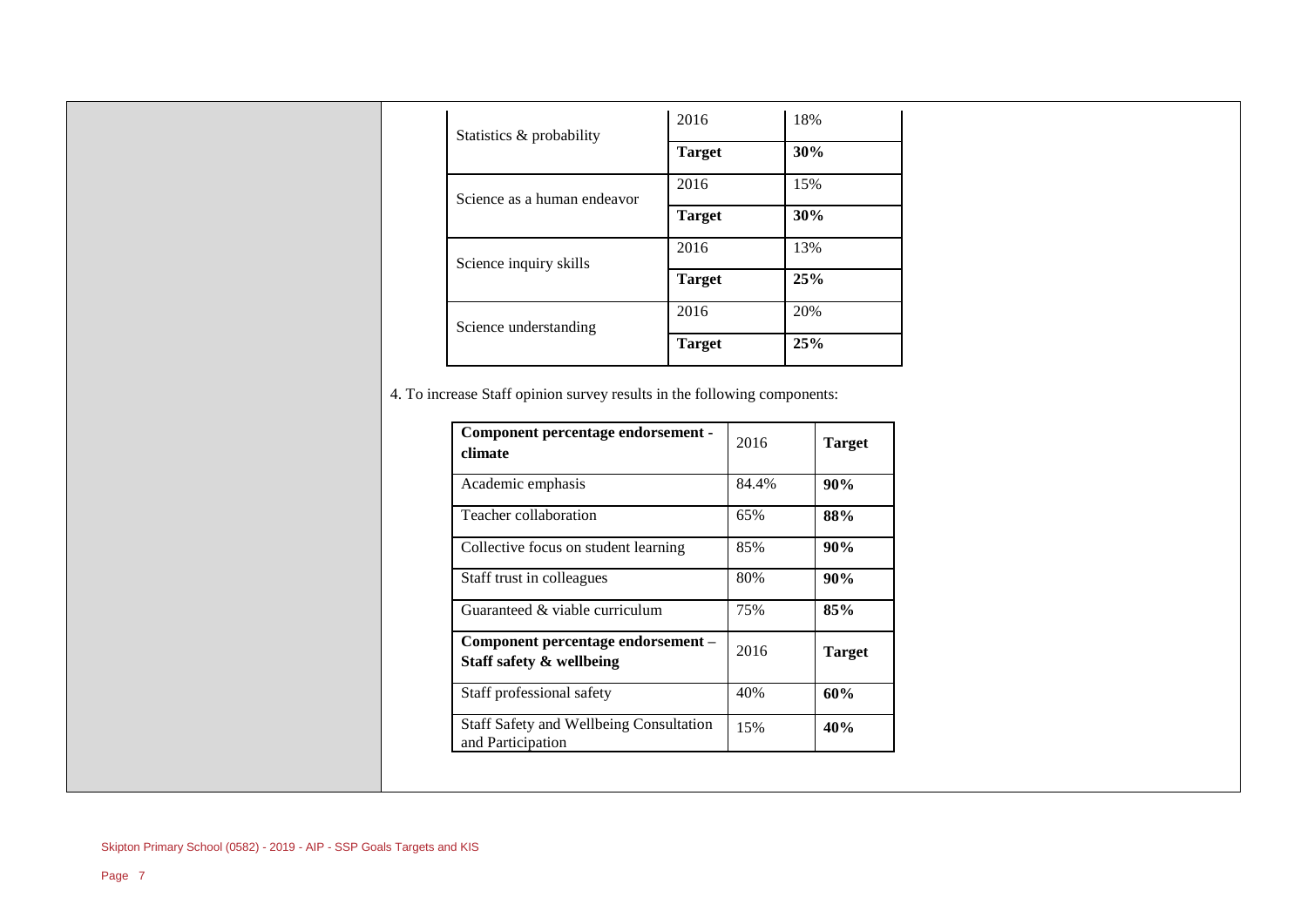|                                                                            | Improved rating from 'evolving' to 'embedding' of teaching practices and curriculum and assessment processes against the<br>FISO Continuum                                                                              |      |               |  |  |
|----------------------------------------------------------------------------|-------------------------------------------------------------------------------------------------------------------------------------------------------------------------------------------------------------------------|------|---------------|--|--|
| <b>Key Improvement Strategy 1.a</b><br><b>Building practice excellence</b> | Develop an agreed and documented instructional model incorporating high-impact teaching strategies such as<br>questioning, explicit teaching to learning intentions and success criteria and a common lesson structure. |      |               |  |  |
| <b>Key Improvement Strategy 1.b</b><br><b>Building practice excellence</b> | Develop a curriculum plan that reflects the school's vision, priorities, values and pedagogical practices and identifies<br>essential learning skills required for each grade level with a focus on writing.            |      |               |  |  |
| <b>Key Improvement Strategy 1.c</b><br><b>Building practice excellence</b> | Implement the PLC framework to embed a culture of continuous improvement focused on improving student learning<br>outcomes.                                                                                             |      |               |  |  |
| Goal 2                                                                     | Increase student voice, engagement and motivation                                                                                                                                                                       |      |               |  |  |
| Target 2.1                                                                 | To increase Staff opinion survey results in the following components:                                                                                                                                                   |      |               |  |  |
|                                                                            | Component percentage endorsement -<br>climate                                                                                                                                                                           | 2016 | <b>Target</b> |  |  |
|                                                                            | Collective efficacy                                                                                                                                                                                                     | 91%  | 95%           |  |  |
|                                                                            | Teacher collaboration                                                                                                                                                                                                   | 65%  | 88%           |  |  |
|                                                                            | Collective focus on student learning                                                                                                                                                                                    | 85%  | 90%           |  |  |
|                                                                            | Staff trust in colleagues                                                                                                                                                                                               | 80%  | 90%           |  |  |
|                                                                            | Guaranteed & viable curriculum                                                                                                                                                                                          | 75%  | 85%           |  |  |
|                                                                            | Reduce the number of student absences as follows:<br>Level<br>2016<br><b>Target</b>                                                                                                                                     |      |               |  |  |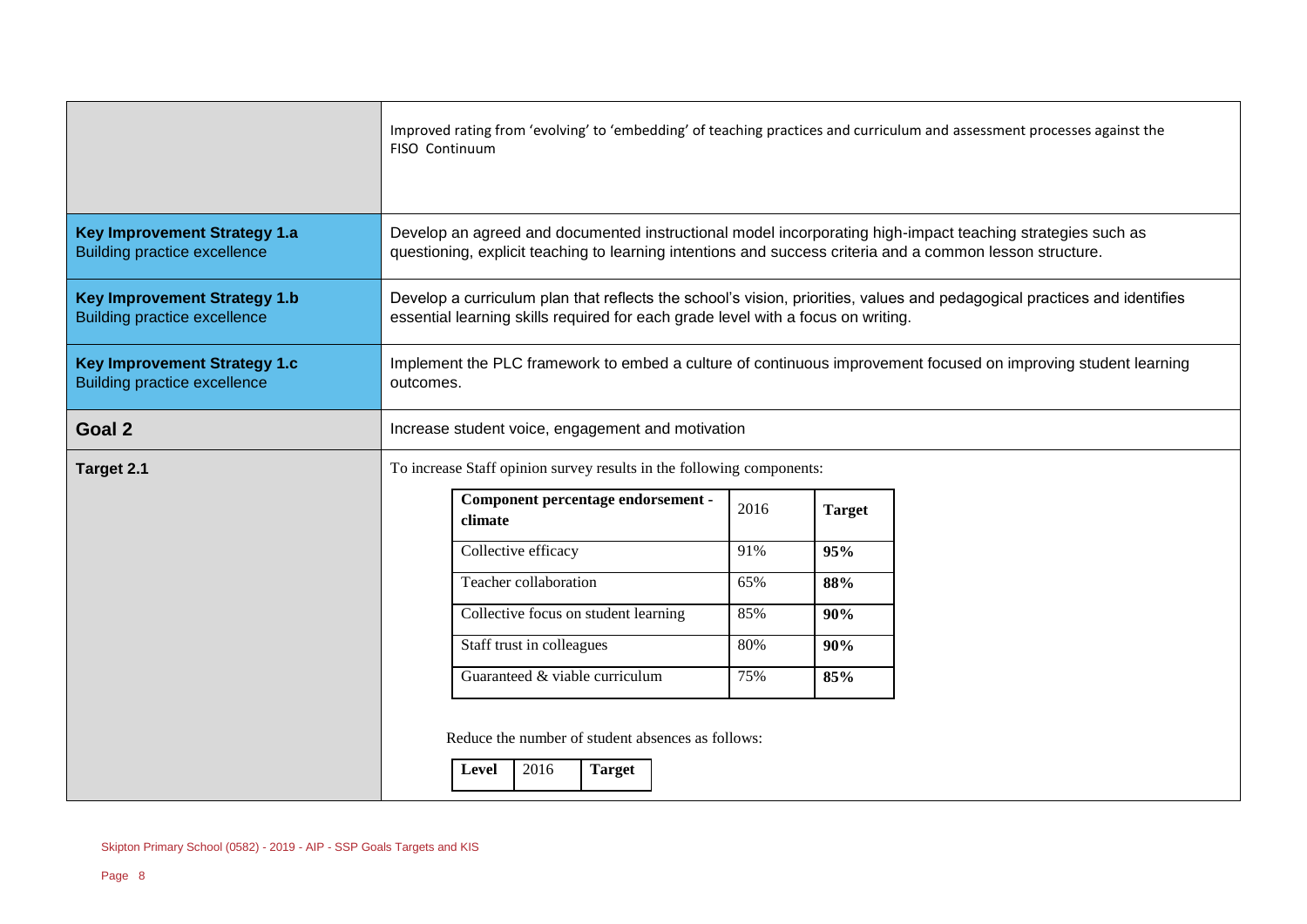| Prep           | 10.96 | 8   |
|----------------|-------|-----|
| 1              | 8.95  | 8   |
| $\overline{2}$ | 10.08 | 8   |
| 3              | 12.15 | 10  |
| 4              | 11.10 | 9   |
| 5              | 10.86 | 9   |
| 6              | 7.55  | 7   |
| $P-6$          | 10.48 | 8.5 |

Increase Parent Opinion Survey results in the following components:

| <b>Component mean</b>   | 2016 | <b>Target</b> |
|-------------------------|------|---------------|
| Stimulating learning    | 5.99 | 6.1           |
| Classroom<br>behaviour  | 4.04 | 4.5           |
| Student motivation      | 6.04 | 6.2           |
| School<br>connectedness | 5.82 | 6.0           |

**Key Improvement Strategy 2.a** Intellectual engagement and selfawareness

To further strengthen teaching practices which purposefully engage and motivate students and offer opportunities for students to have a voice, take responsibility for, and contribute to, their own learning.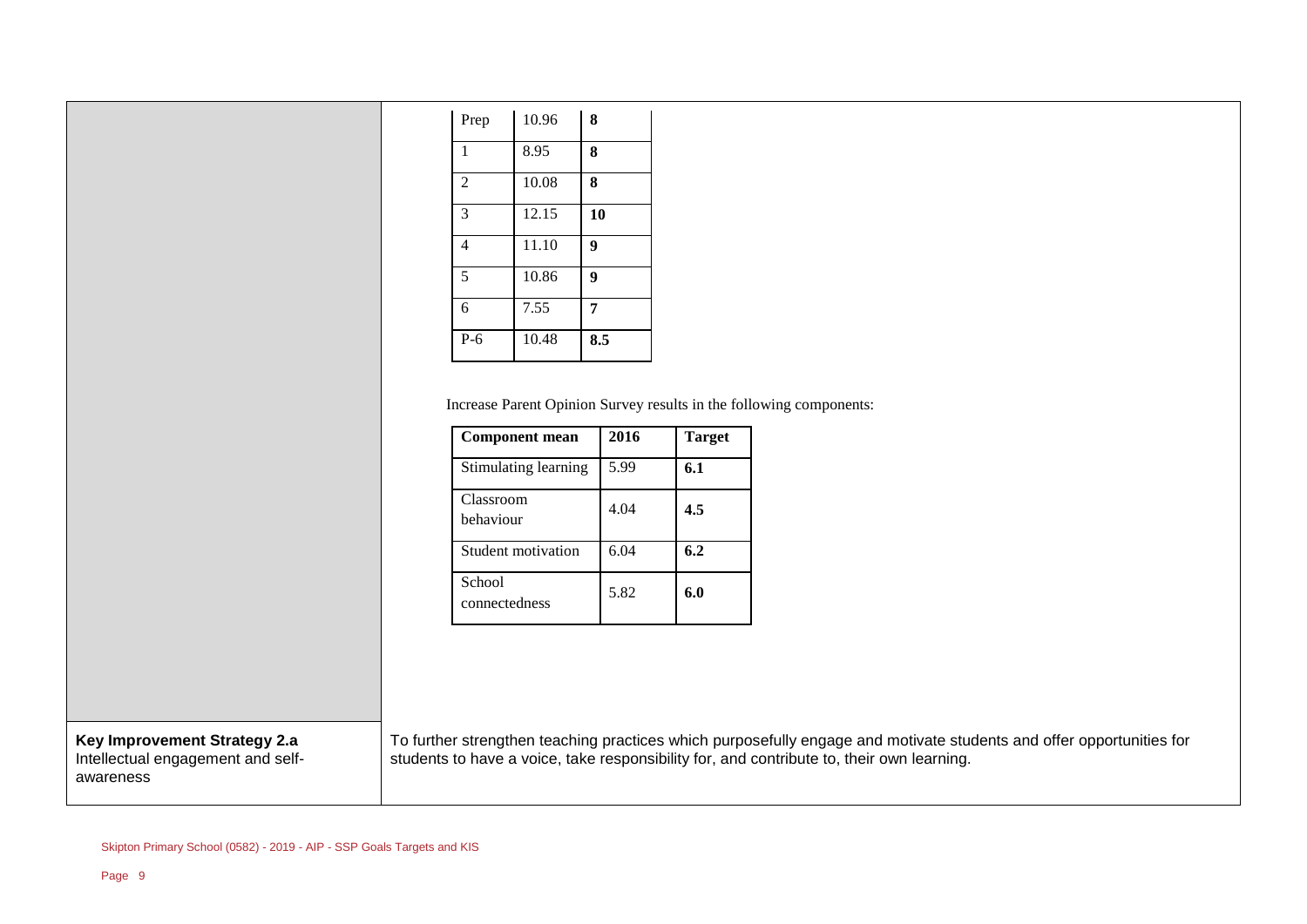Skipton Primary School (0582) - 2019 - AIP - SSP Goals Targets and KIS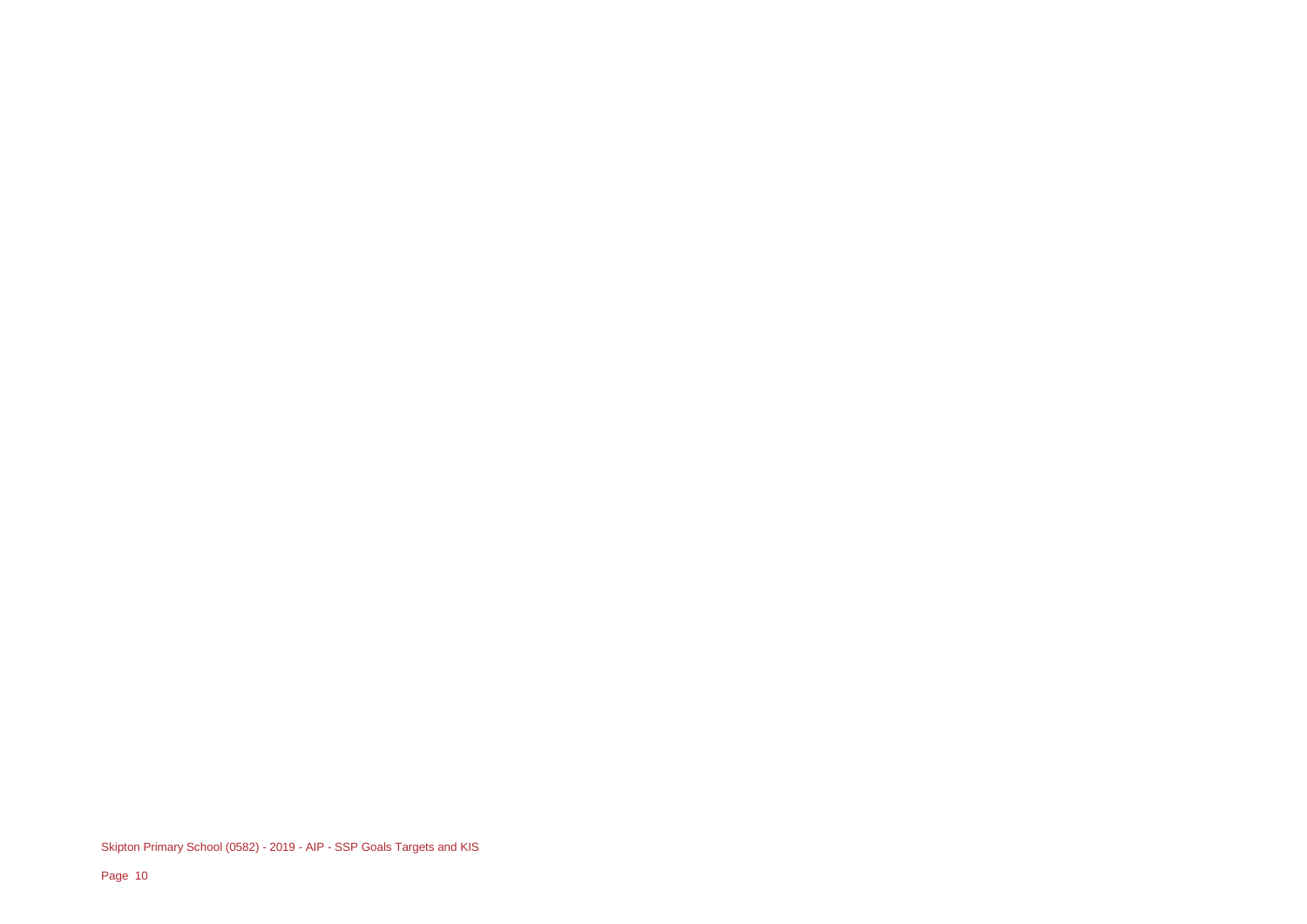#### **Select Annual Goals and KIS**

| <b>Four Year Strategic Goals</b>                                                  | Is this<br>selected for<br>focus this<br>year? | <b>Four Year Strategic Targets</b>                                                        |               | 12 month target<br>The 12 month target is an incremental step<br>towards meeting the 4-year target, using<br>the same data set. |        |          |                                                                                                             |     |     |     |  |
|-----------------------------------------------------------------------------------|------------------------------------------------|-------------------------------------------------------------------------------------------|---------------|---------------------------------------------------------------------------------------------------------------------------------|--------|----------|-------------------------------------------------------------------------------------------------------------|-----|-----|-----|--|
| To achieve high learning growth in<br>literacy and numeracy for every<br>student. | Yes                                            | 1. Improve relative growth in literacy and numeracy as measured by<br>NAPLAN grade 3 to 5 |               |                                                                                                                                 |        |          | Increase the percentage of students<br>achieving 'high relative growth' in<br>NAPLAN (based on average data |     |     |     |  |
|                                                                                   |                                                |                                                                                           |               | Low                                                                                                                             | Medium | High     | $2014 - 2018$                                                                                               |     |     |     |  |
|                                                                                   |                                                | G&P                                                                                       | 2016          | 18.2%                                                                                                                           | 36.4%  | 45.5%    | Writing: 25% (4 year ave. 29%, 2018<br>13%                                                                  |     |     |     |  |
|                                                                                   |                                                |                                                                                           | <b>Target</b> | 10%                                                                                                                             | 40%    | 50%      | Reduce the number of students                                                                               |     |     |     |  |
|                                                                                   |                                                | Numeracy                                                                                  | 2016          | 0%                                                                                                                              | 54.5%  | 45.5%    | achieving 'low growth' in NAPLAN<br>Writing: 15% (2018 - 27%)                                               |     |     |     |  |
|                                                                                   |                                                |                                                                                           | <b>Target</b> | $0\%$                                                                                                                           | 50%    | 50%      |                                                                                                             |     |     |     |  |
|                                                                                   |                                                |                                                                                           | 2016          | 9.1%                                                                                                                            | 45.5%  | 45.5%    | To increase the percentage of<br>students achieving the highest levels                                      |     |     |     |  |
|                                                                                   |                                                | Reading                                                                                   | <b>Target</b> | 5%                                                                                                                              | 45%    | 50%      | of achievement according to Teacher<br>Judgements (A&B)                                                     |     |     |     |  |
|                                                                                   |                                                |                                                                                           | 2016          | 18.2%                                                                                                                           | 36.4%  | 45.5%    | Writing: Target 55%                                                                                         |     |     |     |  |
|                                                                                   |                                                |                                                                                           |               |                                                                                                                                 |        | Spelling | <b>Target</b>                                                                                               | 10% | 40% | 50% |  |
|                                                                                   |                                                |                                                                                           | 2016          | 9.1%                                                                                                                            | 45.5%  | 45.5%    |                                                                                                             |     |     |     |  |
|                                                                                   |                                                | Writing                                                                                   | <b>Target</b> | $5\%$                                                                                                                           | 45%    | 50%      |                                                                                                             |     |     |     |  |
|                                                                                   |                                                | 1. To increase the percentage of students in the top two bands in<br><b>NAPLAN</b>        |               |                                                                                                                                 |        |          |                                                                                                             |     |     |     |  |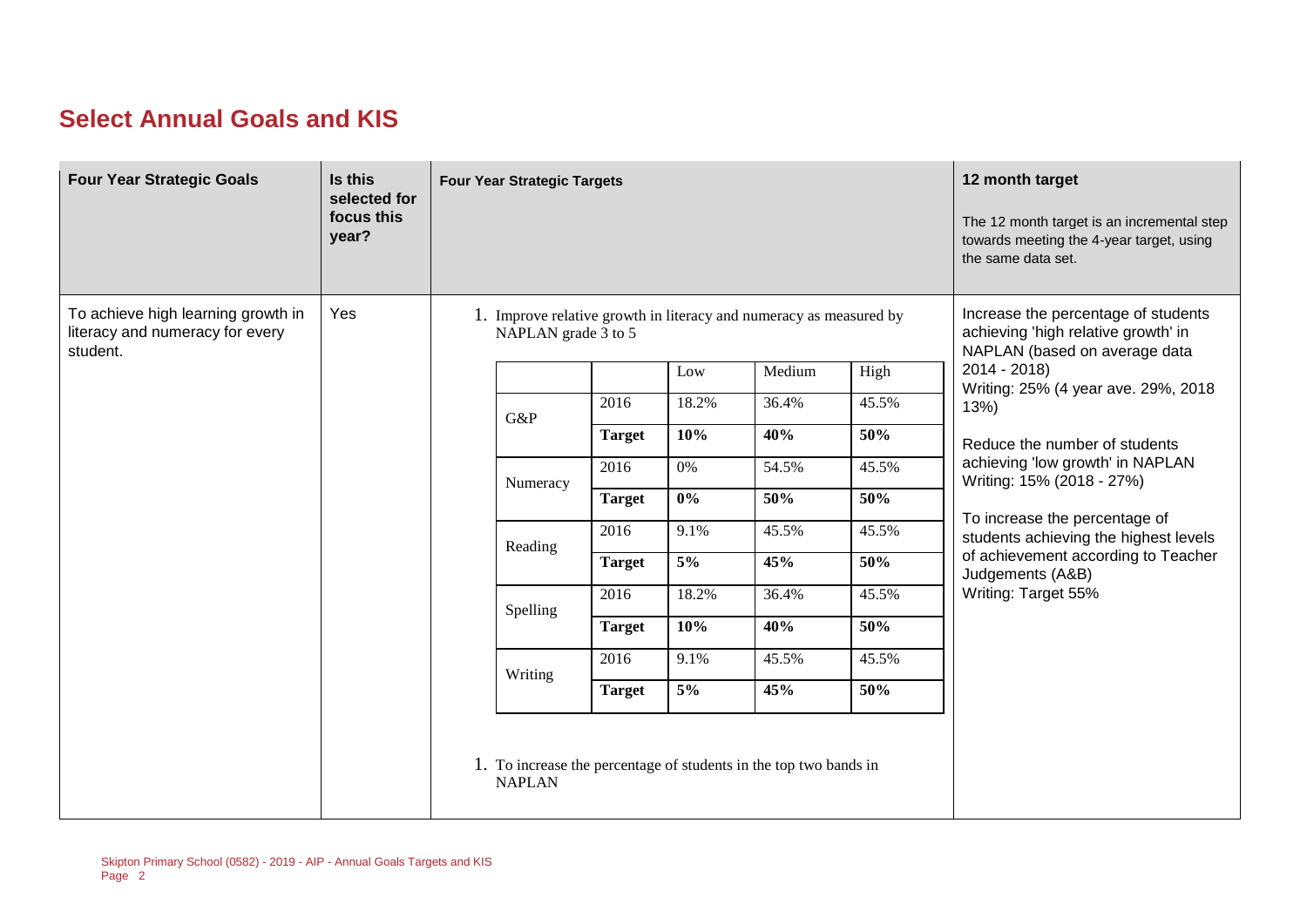|                      |                                                   | Year 3        | Year 5                                                                             |  |
|----------------------|---------------------------------------------------|---------------|------------------------------------------------------------------------------------|--|
| $G\&P$               | 2016                                              | 58.8%         | 36.4%                                                                              |  |
|                      | <b>Target</b>                                     | 60%           | 40%                                                                                |  |
| Numeracy             | 2016                                              | 35.3%         | 36.4%                                                                              |  |
|                      | <b>Target</b>                                     | 40%           | 40%                                                                                |  |
| Reading              | 2016                                              | 53%           | 36.4%                                                                              |  |
|                      | <b>Target</b>                                     | 60%           | 40%                                                                                |  |
| Spelling             | 2016                                              | 58.8%         | 36.4%                                                                              |  |
|                      | <b>Target</b>                                     | 60%           | 40%                                                                                |  |
|                      | 2016                                              | 76.5%         | 36.4%                                                                              |  |
|                      |                                                   |               |                                                                                    |  |
| Writing              | <b>Target</b>                                     | 80%           | 40%                                                                                |  |
|                      | achievement according to Teacher Judgements (A&B) |               | 1. To increase the percentage of students achieving the highest levels of<br>$P-6$ |  |
|                      |                                                   | 2016          | 62%                                                                                |  |
| Reading & viewing    |                                                   | <b>Target</b> | 70%                                                                                |  |
|                      |                                                   | 2016          | 33%                                                                                |  |
| Speaking & listening |                                                   | <b>Target</b> | 40%                                                                                |  |
| Writing              |                                                   | 2016          | 47%                                                                                |  |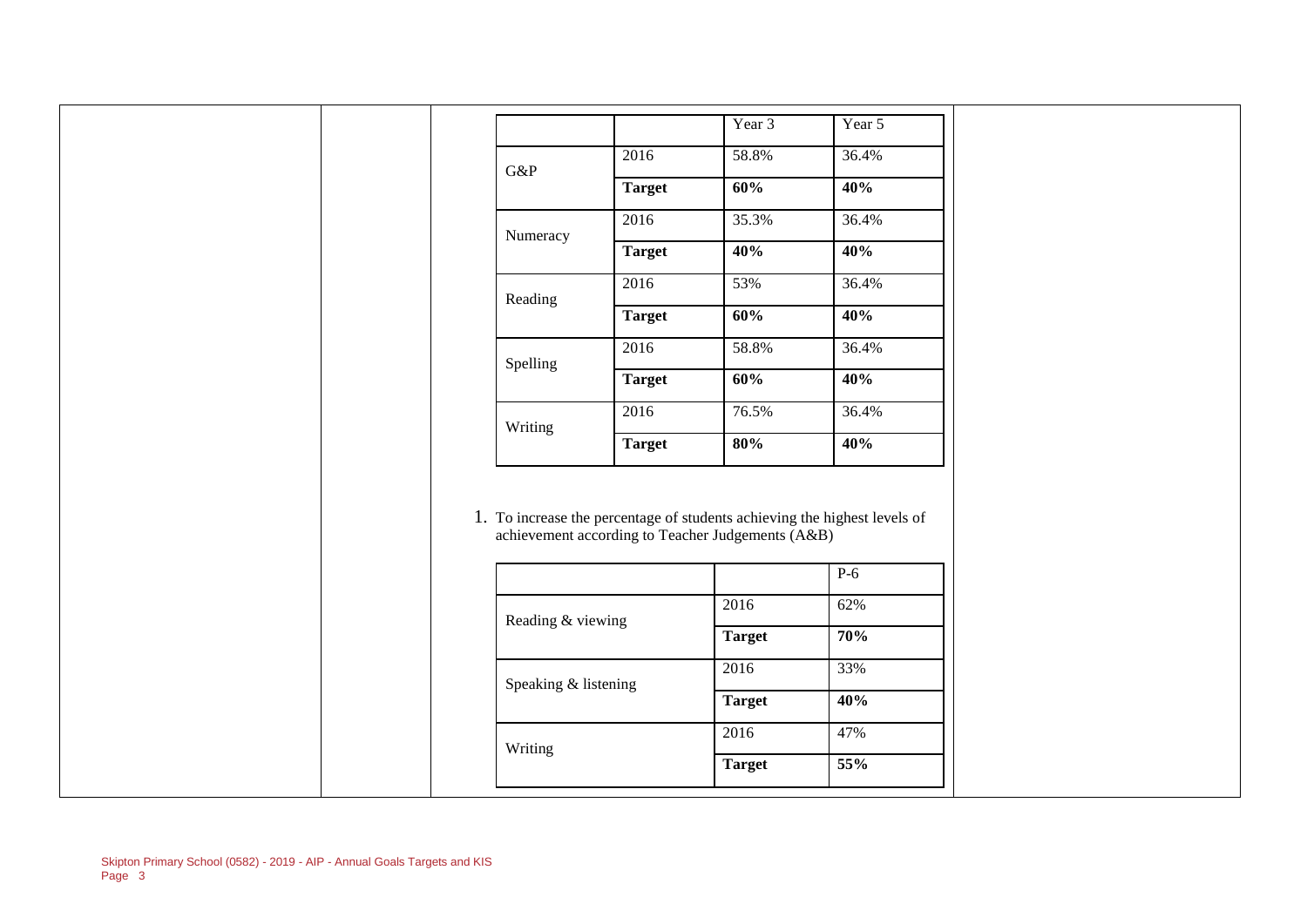|  |  | Measurement & geometry                                                                   | 2016          |       | 28%           |  |  |
|--|--|------------------------------------------------------------------------------------------|---------------|-------|---------------|--|--|
|  |  |                                                                                          | <b>Target</b> |       | 40%           |  |  |
|  |  | Number & algebra                                                                         | 2016<br>40%   |       |               |  |  |
|  |  |                                                                                          | <b>Target</b> |       | 50%           |  |  |
|  |  | 2016<br>Statistics & probability<br><b>Target</b><br>2016<br>Science as a human endeavor |               |       | 18%           |  |  |
|  |  |                                                                                          |               |       | 30%           |  |  |
|  |  |                                                                                          |               |       | 15%           |  |  |
|  |  |                                                                                          | <b>Target</b> |       | 30%           |  |  |
|  |  | Science inquiry skills                                                                   | 2016          |       | 13%           |  |  |
|  |  |                                                                                          | <b>Target</b> | 25%   |               |  |  |
|  |  | Science understanding                                                                    | 2016<br>20%   |       |               |  |  |
|  |  |                                                                                          | <b>Target</b> | 25%   |               |  |  |
|  |  | 4. To increase Staff opinion survey results in the following components:                 |               |       |               |  |  |
|  |  |                                                                                          |               |       |               |  |  |
|  |  | Component percentage endorsement -<br>climate                                            |               | 2016  | <b>Target</b> |  |  |
|  |  | Academic emphasis                                                                        |               | 84.4% | 90%           |  |  |
|  |  | Teacher collaboration                                                                    |               | 65%   | 88%           |  |  |
|  |  | Collective focus on student learning                                                     |               | 85%   | 90%           |  |  |
|  |  | Staff trust in colleagues                                                                |               | 80%   | 90%           |  |  |
|  |  | Guaranteed & viable curriculum                                                           |               | 75%   | 85%           |  |  |
|  |  | Component percentage endorsement -                                                       |               |       |               |  |  |
|  |  | Staff safety & wellbeing                                                                 |               | 2016  | <b>Target</b> |  |  |
|  |  |                                                                                          |               |       |               |  |  |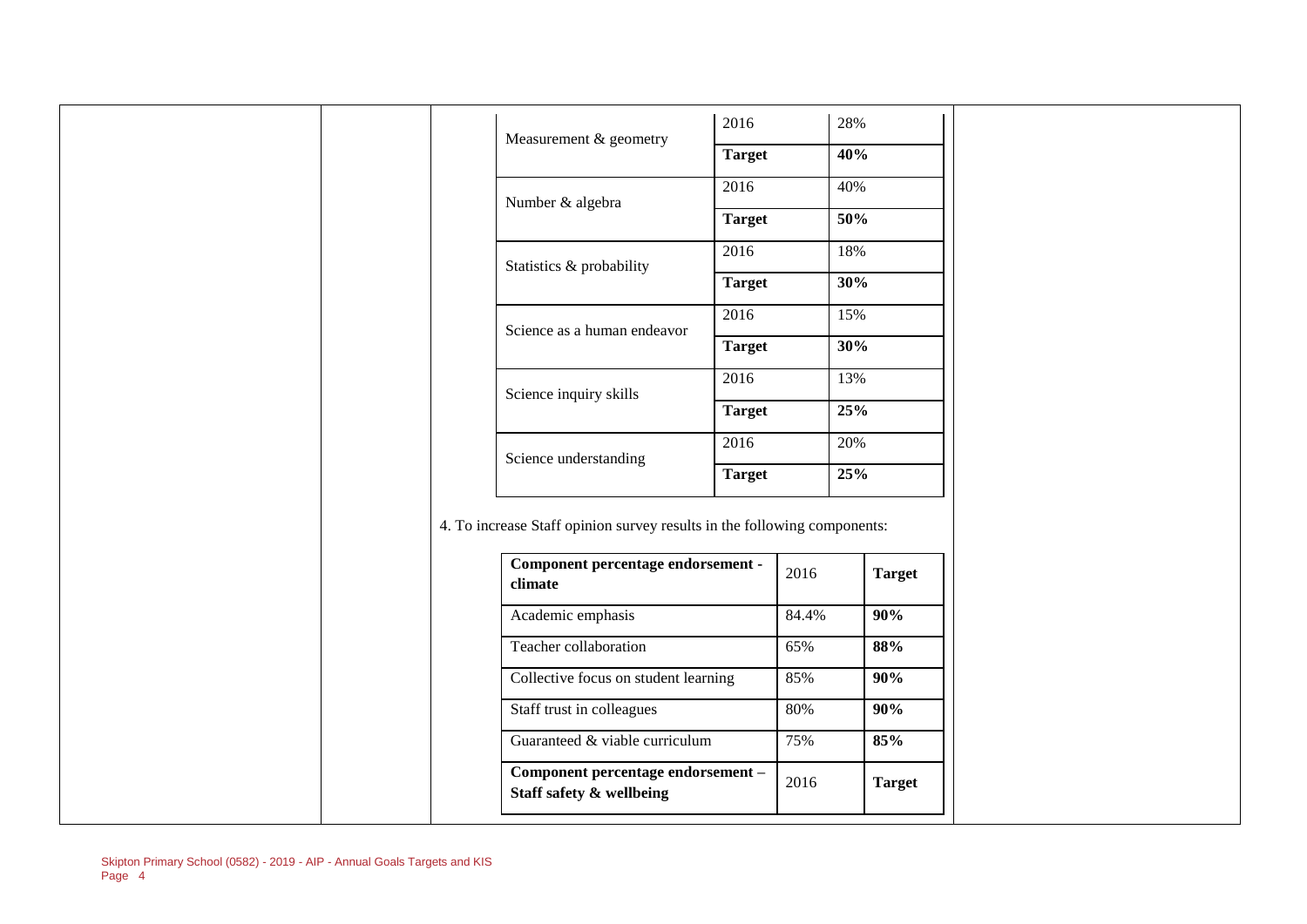|                           |           |                                                                                                                        | Staff professional safety<br>and Participation   | Staff Safety and Wellbeing Consultation                                                                                                    |  | 40%<br>15% | 60%<br>40%    |  |
|---------------------------|-----------|------------------------------------------------------------------------------------------------------------------------|--------------------------------------------------|--------------------------------------------------------------------------------------------------------------------------------------------|--|------------|---------------|--|
| Increase student voice,   | <b>No</b> |                                                                                                                        |                                                  | Improved rating from 'evolving' to 'embedding' of teaching practices and<br>curriculum and assessment processes against the FISO Continuum |  |            |               |  |
| engagement and motivation |           | To increase Staff opinion survey results in the following components:<br>Component percentage endorsement -<br>climate |                                                  |                                                                                                                                            |  | 2016       | <b>Target</b> |  |
|                           |           | Collective efficacy<br>91%<br>95%                                                                                      |                                                  |                                                                                                                                            |  |            |               |  |
|                           |           | Teacher collaboration<br>65%                                                                                           |                                                  |                                                                                                                                            |  |            | 88%           |  |
|                           |           | 85%<br>Collective focus on student learning<br>90%                                                                     |                                                  |                                                                                                                                            |  |            |               |  |
|                           |           |                                                                                                                        | Staff trust in colleagues                        |                                                                                                                                            |  | 80%        | 90%           |  |
|                           |           |                                                                                                                        |                                                  | Guaranteed & viable curriculum                                                                                                             |  | 75%        | 85%           |  |
|                           |           | Level<br>Prep<br>$\mathbf{1}$<br>$\overline{2}$<br>3<br>4                                                              | 2016<br>10.96<br>8.95<br>10.08<br>12.15<br>11.10 | Reduce the number of student absences as follows:<br><b>Target</b><br>8<br>8<br>8<br>$\overline{10}$<br>9 <sup>1</sup>                     |  |            |               |  |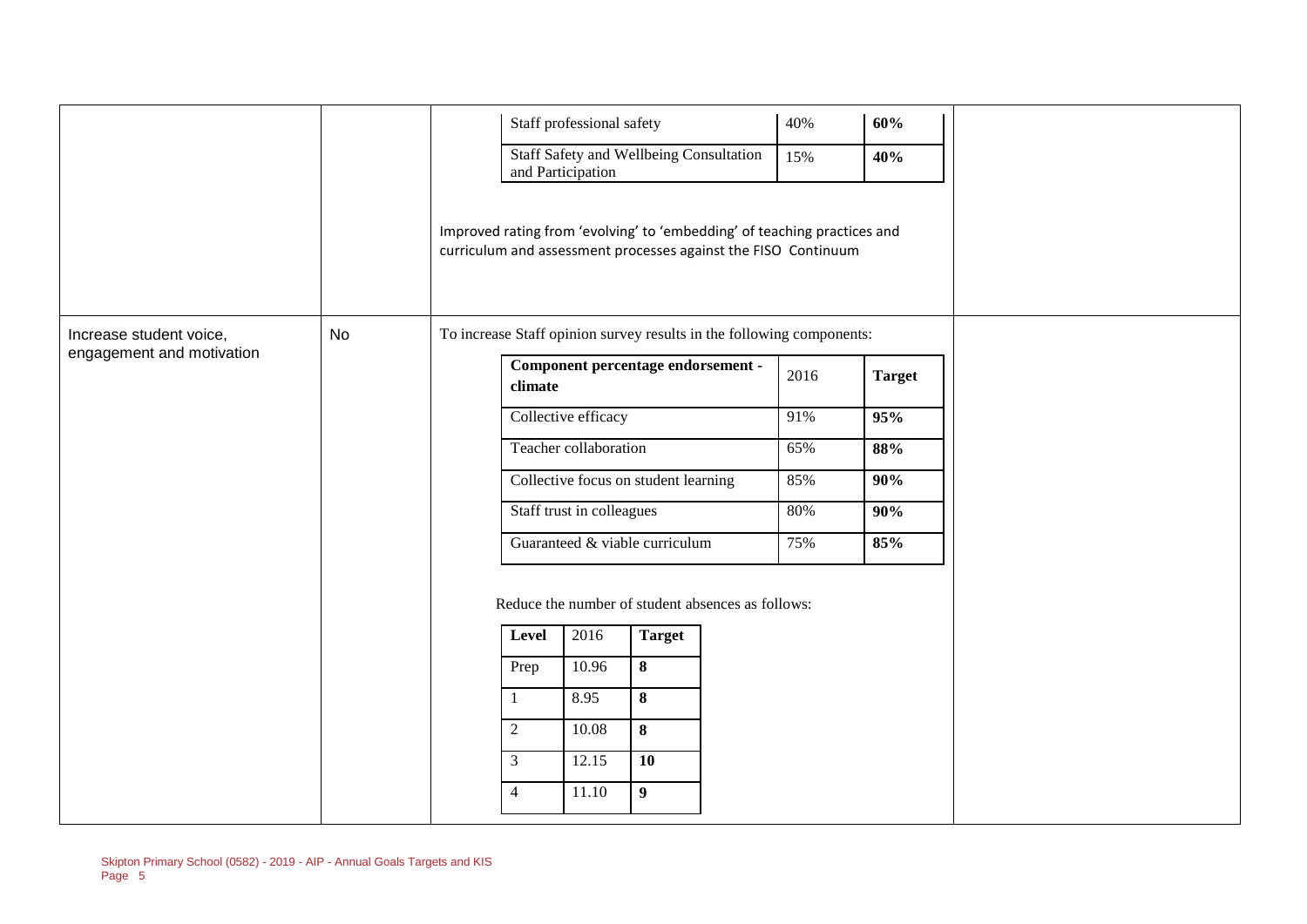| Goal 1              | To achieve high learning growth in literacy and numeracy for every student.                                                                                                                                                                                                                                                                                                                  |
|---------------------|----------------------------------------------------------------------------------------------------------------------------------------------------------------------------------------------------------------------------------------------------------------------------------------------------------------------------------------------------------------------------------------------|
| 12 Month Target 1.1 | Increase the percentage of students achieving 'high relative growth' in<br>NAPLAN (based on average data 2014 - 2018)<br>Writing: 25% (4 year ave. 29%, 2018 13%)<br>Reduce the number of students achieving 'low growth' in NAPLAN<br>Writing: 15% (2018 - 27%)<br>To increase the percentage of students achieving the highest levels of achievement according to Teacher Judgements (A&B) |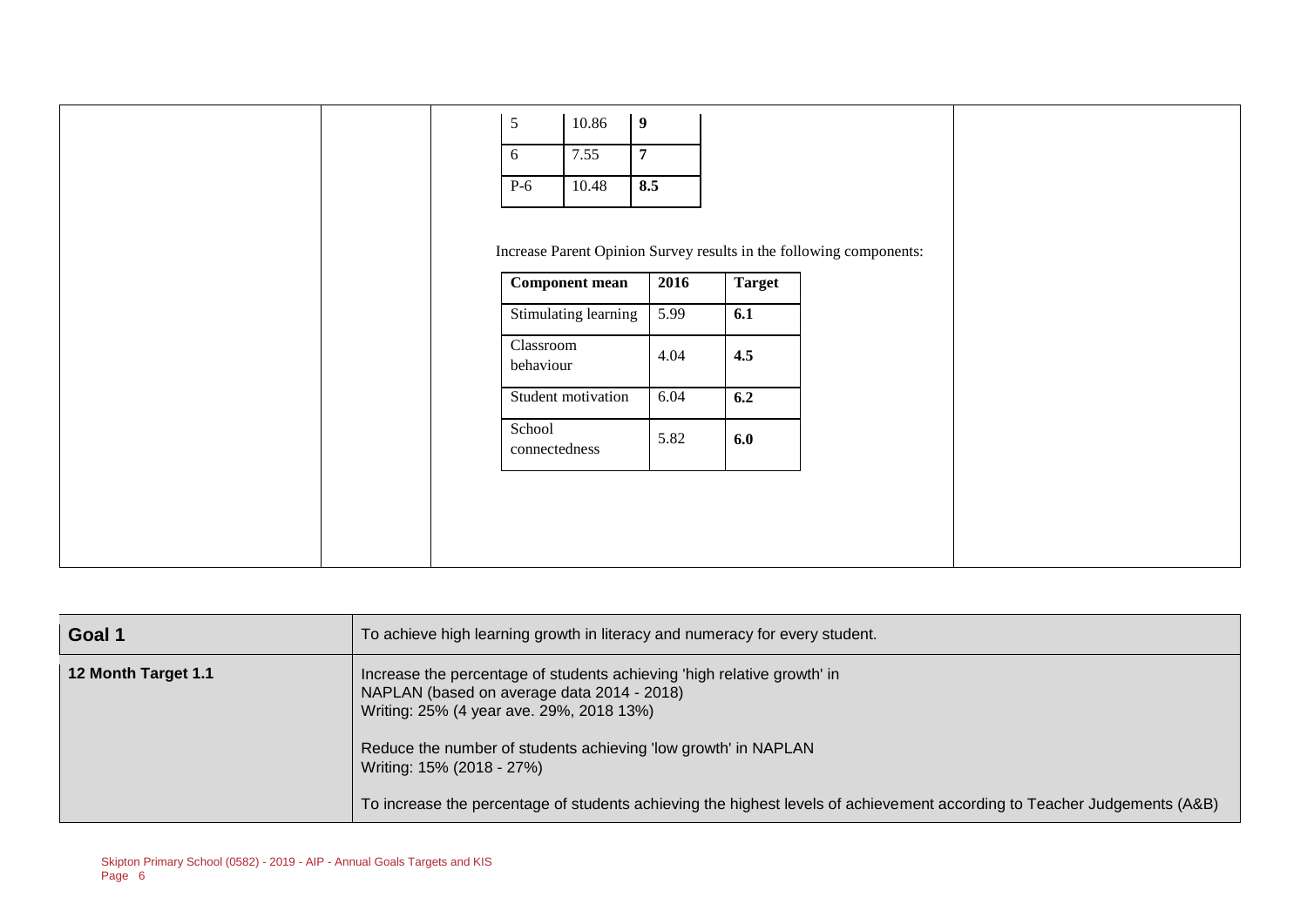|                                                                                                                                                                                                                                                                                           | Writing: Target 55%                                                                                                                                                                                                                                                                                                                                                                                                                                                                                                                                |                                              |
|-------------------------------------------------------------------------------------------------------------------------------------------------------------------------------------------------------------------------------------------------------------------------------------------|----------------------------------------------------------------------------------------------------------------------------------------------------------------------------------------------------------------------------------------------------------------------------------------------------------------------------------------------------------------------------------------------------------------------------------------------------------------------------------------------------------------------------------------------------|----------------------------------------------|
| <b>Key Improvement Strategies</b>                                                                                                                                                                                                                                                         |                                                                                                                                                                                                                                                                                                                                                                                                                                                                                                                                                    | Is this KIS selected for focus this<br>year? |
| KIS <sub>1</sub><br><b>Building practice excellence</b>                                                                                                                                                                                                                                   | Develop an agreed and documented instructional model incorporating high-impact<br>teaching strategies such as questioning, explicit teaching to learning intentions and<br>success criteria and a common lesson structure.                                                                                                                                                                                                                                                                                                                         | Yes                                          |
| KIS <sub>2</sub><br><b>Building practice excellence</b>                                                                                                                                                                                                                                   | Develop a curriculum plan that reflects the school's vision, priorities, values and<br>pedagogical practices and identifies essential learning skills required for each grade level<br>with a focus on writing.                                                                                                                                                                                                                                                                                                                                    | Yes                                          |
| KIS <sub>3</sub><br><b>Building practice excellence</b>                                                                                                                                                                                                                                   | Implement the PLC framework to embed a culture of continuous improvement focused on<br>improving student learning outcomes.                                                                                                                                                                                                                                                                                                                                                                                                                        | <b>No</b>                                    |
| Explain why the school has selected this<br>KIS as a focus for this year. Please make<br>reference to the self-evaluation, relevant<br>school data, the progress against School<br>Strategic Plan (SSP) goals, targets, and the<br>diagnosis of issues requiring particular<br>attention. | We have looked at the data sets and reading is tracking well. However writing was highlighted as an area of concern. The<br>school developed an Instructional Model for Literacy over 2018. It was decided that the area of writing needs more work in<br>terms of ensuring that a common approach across the grades was in place. Furthermore, looking at the NAPLAN data reveals<br>good support for children in the bottom and middle bands of achievement, but more work needs to be done for the students in<br>the top bands of achievement. |                                              |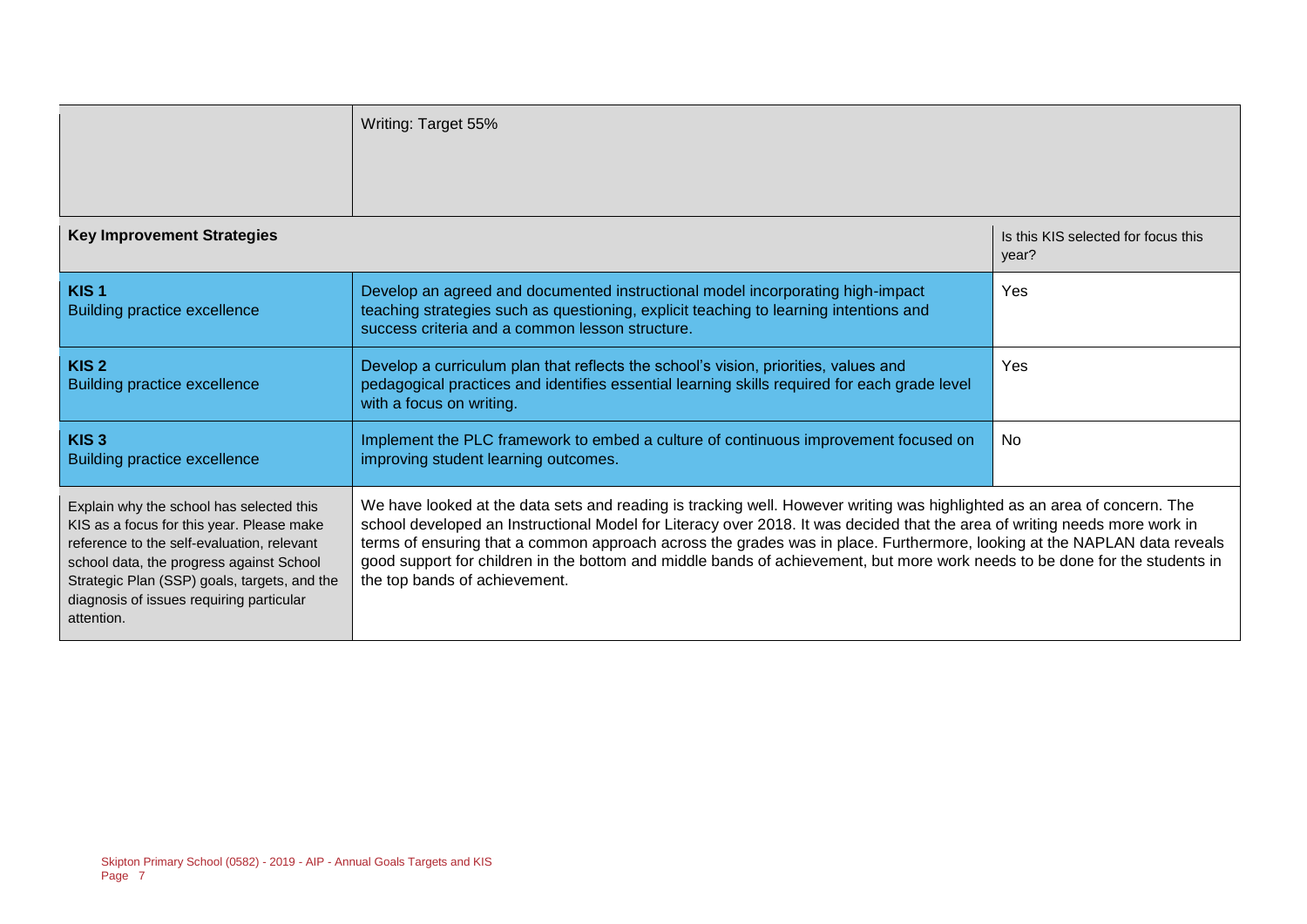### **Define Actions, Outcomes and Activities**

| Goal 1                                                  | To achieve high learning growth in literacy and numeracy for every student.                                                                                                                                                                                                                                                                                                                                                                                                                                                                                                                                                                                                                                                                                                                                                                                                                                                                  |
|---------------------------------------------------------|----------------------------------------------------------------------------------------------------------------------------------------------------------------------------------------------------------------------------------------------------------------------------------------------------------------------------------------------------------------------------------------------------------------------------------------------------------------------------------------------------------------------------------------------------------------------------------------------------------------------------------------------------------------------------------------------------------------------------------------------------------------------------------------------------------------------------------------------------------------------------------------------------------------------------------------------|
| 12 Month Target 1.1                                     | Increase the percentage of students achieving 'high relative growth' in<br>NAPLAN (based on average data 2014 - 2018)<br>Writing: 25% (4 year ave. 29%, 2018 13%)<br>Reduce the number of students achieving 'low growth' in NAPLAN<br>Writing: 15% (2018 - 27%)<br>To increase the percentage of students achieving the highest levels of achievement according to Teacher Judgements (A&B)<br>Writing: Target 55%                                                                                                                                                                                                                                                                                                                                                                                                                                                                                                                          |
| KIS <sub>1</sub><br><b>Building practice excellence</b> | Develop an agreed and documented instructional model incorporating high-impact teaching strategies such as questioning, explicit<br>teaching to learning intentions and success criteria and a common lesson structure.                                                                                                                                                                                                                                                                                                                                                                                                                                                                                                                                                                                                                                                                                                                      |
| <b>Actions</b>                                          | <b>Workforce Planning</b><br>Review the current workforce plan with a view to strengthening professional practice through shared instructional leadership<br><b>Strategic Resource Management</b><br>Review and where appropriate, allocate resources to this area of work<br>Ensure a strong line of sight between the AIP and PDPs of all staff.<br><b>Professional Learning</b><br>Design a professional learning plan that aims to:<br>- Develop teacher capacity and understanding to analyse and use student data to plan for effective teaching in Writing<br>- Develop teacher knowledge and capacity to plan for and implement differentiated teaching practices in Writing<br>- Develop teacher knowledge and capacity to work as effective teams utilising a PLC process, to improve writing outcomes through<br>collaborative planning and assessment practices, including moderation.<br>Monitoring using the Improvement Cycle |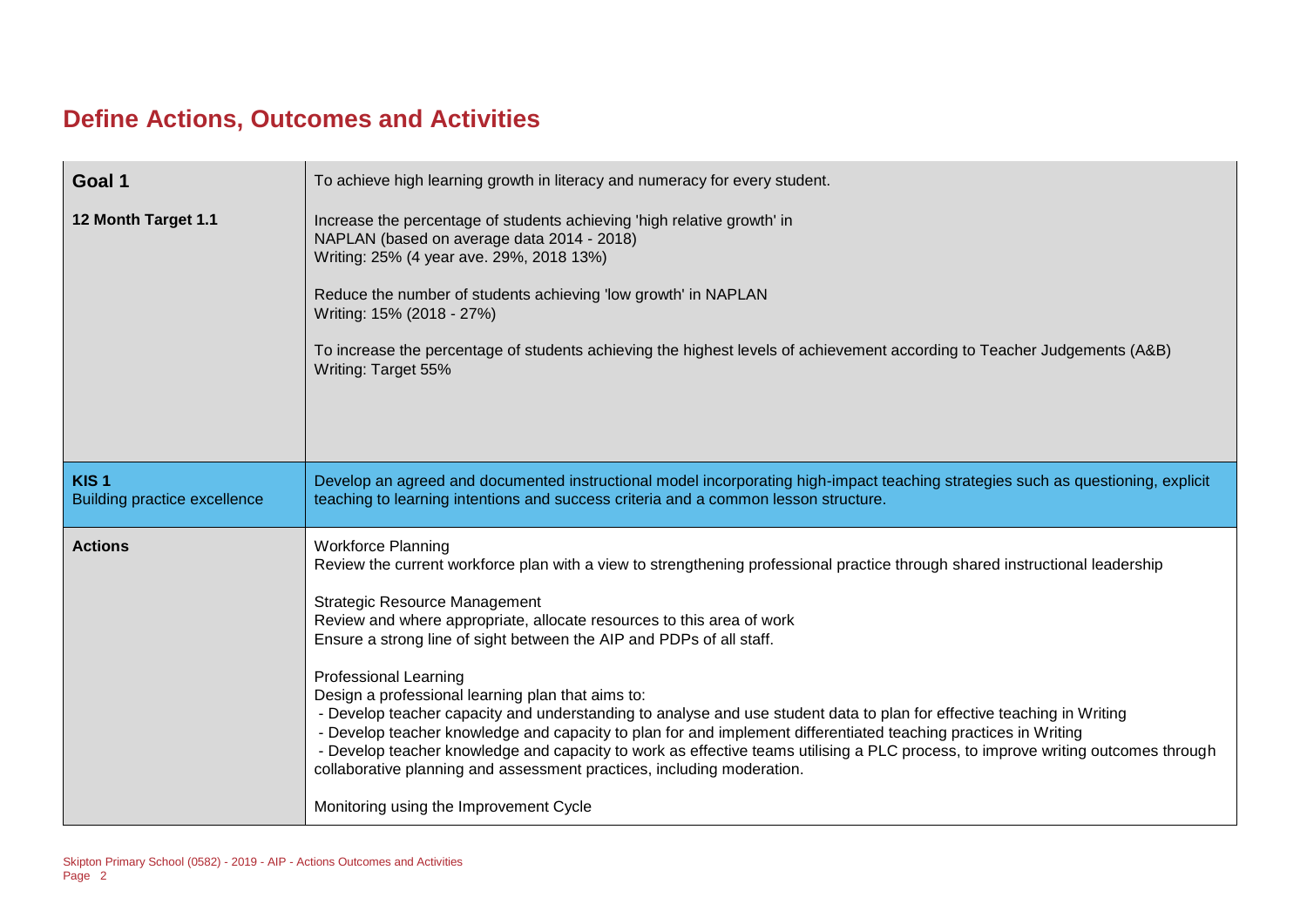|                           | - Utilise SPOT and FISO to monitor progress throughout the year<br>- Utilise the improvement cycle to monitor student learning growth<br>- Establish routine processes and procedures to enable disciplined use of the Improvement Cycle<br>- Ensure solutions to challenges and barriers and collaboratively discussed with stakeholders<br>- Ensure professional learning for staff is embedded in the approach to implementation<br>- Use data and evidence to monitor progress and adjust strategies as required.                                                                                                                                                                                                                                                                                                                                                                                                                                                                                                                                                                                                                                                                                                                                                                                                                                                                                                                                                                                                                                                                                                                                                                                                                                                                                                                  |
|---------------------------|----------------------------------------------------------------------------------------------------------------------------------------------------------------------------------------------------------------------------------------------------------------------------------------------------------------------------------------------------------------------------------------------------------------------------------------------------------------------------------------------------------------------------------------------------------------------------------------------------------------------------------------------------------------------------------------------------------------------------------------------------------------------------------------------------------------------------------------------------------------------------------------------------------------------------------------------------------------------------------------------------------------------------------------------------------------------------------------------------------------------------------------------------------------------------------------------------------------------------------------------------------------------------------------------------------------------------------------------------------------------------------------------------------------------------------------------------------------------------------------------------------------------------------------------------------------------------------------------------------------------------------------------------------------------------------------------------------------------------------------------------------------------------------------------------------------------------------------|
| <b>Outcomes</b>           | <b>STUDENTS:</b><br>can articulate the goals of each lesson, and how they will know if they have successfully achieved them<br>can understand and self-assess their progress, and articulate what they need to learn next<br>can explain concepts to peers and record their understanding in multiple ways<br>discuss their progress during conferencing and explain how this supports their learning<br>provide regular feedback in a variety of ways to teachers about the effectiveness of their practice.<br><b>TEACHERS:</b><br>demonstrate a deep knowledge of how writing skills develop in early childhood through to adolescence<br>plan and implement lessons that include 'multiple exposures' to new knowledge<br>provide opportunities for students to record and present concepts to peers in multiple ways<br>conduct conferences to support students to discuss their progress and identify their next learning goal<br>work collaboratively with colleagues in teams to moderate common assessment tasks and develop consistent teacher<br>judgement outcomes<br>analyse student data to reflect and review the impact of their practice on learning outcomes<br>identify and adopt differentiated pedagogical practices that meet the learning needs of their students.<br><b>LEADERS</b><br>provide regular feedback to teaching teams and individuals, based on evidence collected through observation of practice<br>during learning walks<br>support staff through professional learning and coaching conversations to deepen their understanding of the development of<br>reading skills in children<br>model the use of the school's instructional model as a framework for the professional learning presented to staff in the<br>school<br>facilitate and support collaborative practices across the school. |
| <b>Success Indicators</b> | Success will be measured through our evaluation and diagnosis processes using the following indicators:<br>Staff, student or parent surveys i.e. School Staff Survey, AtoSS<br>Improvements in SSS Teaching and Learning Practice Improvement elements. For example, increase the belief that peer feedback                                                                                                                                                                                                                                                                                                                                                                                                                                                                                                                                                                                                                                                                                                                                                                                                                                                                                                                                                                                                                                                                                                                                                                                                                                                                                                                                                                                                                                                                                                                            |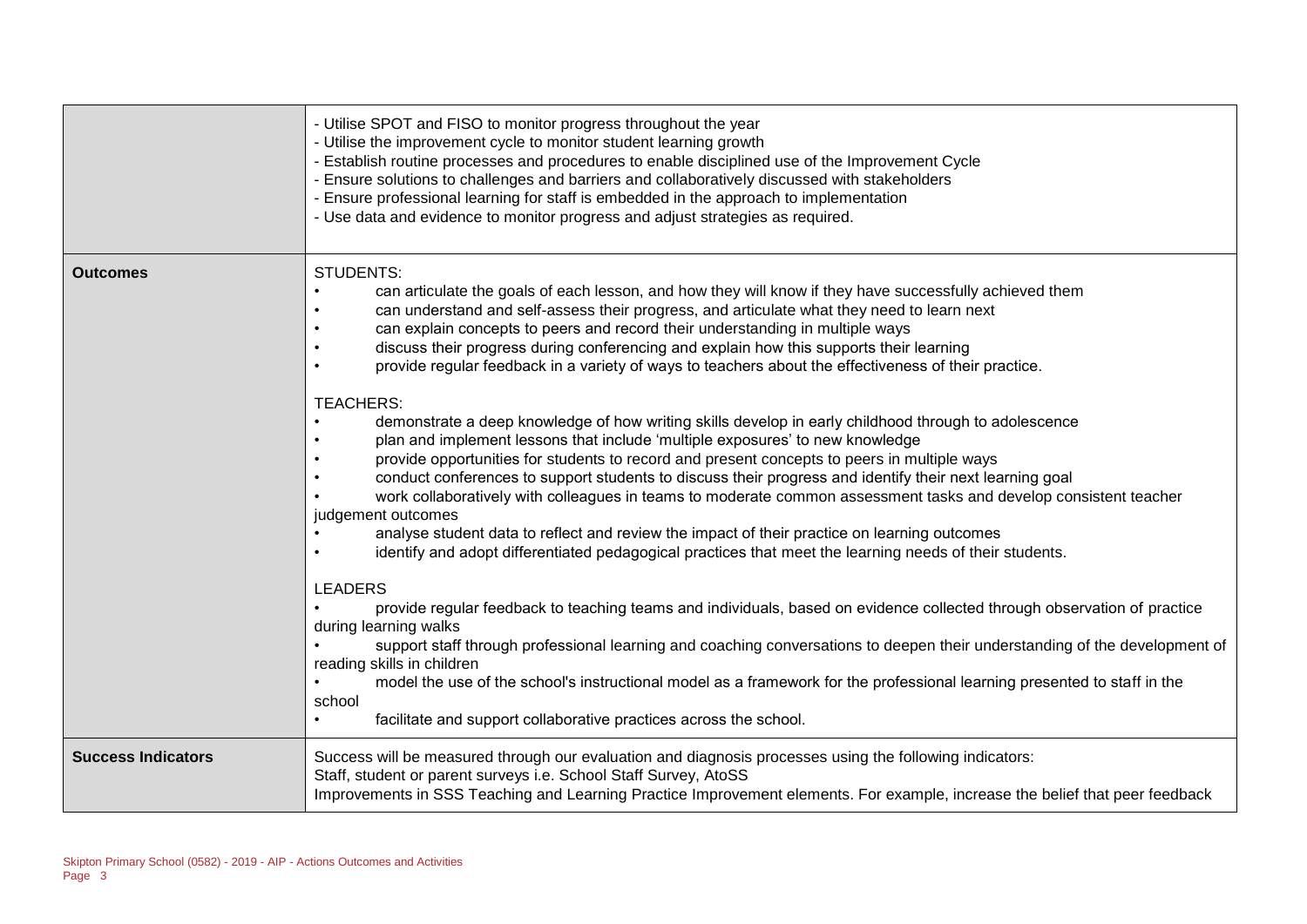|                                                                                                                                                                                                                                                                                                           | and peer observation improves practice. Also SSS Climate element: G&V Curriculum. Develop shared agreements on our approach<br>to writing.<br>Teaching and learning programs, i.e. term/ semester/year teaching and learning programs, lesson plans, learning resources<br>Classroom observations, i.e. lesson observation notes, student survey data, peer observation notes<br>Reflection and feedback i.e. student perception surveys, student conference notes, teacher student records, parent feedback<br>Student assessment and learning i.e. assessment plans and schedules, assessment tools, diagnostic instruments, data walls<br>Collaboration and communication i.e. video clip of team teaching, co-constructed resources, common assessment tasks, meeting<br>logs, community engagement notes<br>Professional learning i.e. professional learning plans, action research, PLC journals, professional learning workshops/forums. |                                                                 |                                 |                                  |                                                                       |  |  |  |  |
|-----------------------------------------------------------------------------------------------------------------------------------------------------------------------------------------------------------------------------------------------------------------------------------------------------------|-------------------------------------------------------------------------------------------------------------------------------------------------------------------------------------------------------------------------------------------------------------------------------------------------------------------------------------------------------------------------------------------------------------------------------------------------------------------------------------------------------------------------------------------------------------------------------------------------------------------------------------------------------------------------------------------------------------------------------------------------------------------------------------------------------------------------------------------------------------------------------------------------------------------------------------------------|-----------------------------------------------------------------|---------------------------------|----------------------------------|-----------------------------------------------------------------------|--|--|--|--|
| <b>Activities and Milestones</b>                                                                                                                                                                                                                                                                          |                                                                                                                                                                                                                                                                                                                                                                                                                                                                                                                                                                                                                                                                                                                                                                                                                                                                                                                                                 | Who                                                             | Is this a PL<br><b>Priority</b> | When                             | <b>Budget</b>                                                         |  |  |  |  |
| <b>Workforce Planning</b><br>Using the SRP planner, review and finalise the current workforce<br>plan with a view to strengthening professional practice through<br>shared instructional leadership. This includes the employment of a<br>teacher to focus on student intervention and training ES staff. |                                                                                                                                                                                                                                                                                                                                                                                                                                                                                                                                                                                                                                                                                                                                                                                                                                                                                                                                                 | $\triangleright$ Principal                                      | $\Box$ PLP<br>Priority          | from:<br>Term 1<br>to:<br>Term 4 | \$20,846.00<br>$\overline{\mathbf{y}}$ Equity funding will<br>be used |  |  |  |  |
| <b>Strategic Resource Management</b><br>Develop a suite of opportunities and resources that staff may<br>access using the professional practice days. For example, visiting<br>other schools, attending PL and purchase of resources.                                                                     |                                                                                                                                                                                                                                                                                                                                                                                                                                                                                                                                                                                                                                                                                                                                                                                                                                                                                                                                                 | $\triangleright$ Principal<br>School Improvement Team           | $\overline{M}$ PLP<br>Priority  | from:<br>Term 1<br>to:<br>Term 1 | \$360.00<br>$\Box$ Equity funding will<br>be used                     |  |  |  |  |
| <b>Strategic Resource Management</b><br>Develop agreed common goals for staff PDPs.                                                                                                                                                                                                                       |                                                                                                                                                                                                                                                                                                                                                                                                                                                                                                                                                                                                                                                                                                                                                                                                                                                                                                                                                 | $\boxtimes$ Principal<br>School Improvement Team                | $\Box$ PLP<br>Priority          | from:<br>Term 1<br>to:<br>Term 1 | \$360.00<br>$\Box$ Equity funding will<br>be used                     |  |  |  |  |
| Audit of current practice<br>- Learning walks (in pairs)<br>- Collaborate with partner about what was seen and report back to<br>staff<br>- HITS (self-evaluation using continuum)                                                                                                                        |                                                                                                                                                                                                                                                                                                                                                                                                                                                                                                                                                                                                                                                                                                                                                                                                                                                                                                                                                 | $\overline{\mathsf{M}}$ All Staff<br>$\triangleright$ Principal | $\overline{M}$ PLP<br>Priority  | from:<br>Term 1<br>to:<br>Term 1 | \$1,440.00<br>$\Box$ Equity funding will<br>be used                   |  |  |  |  |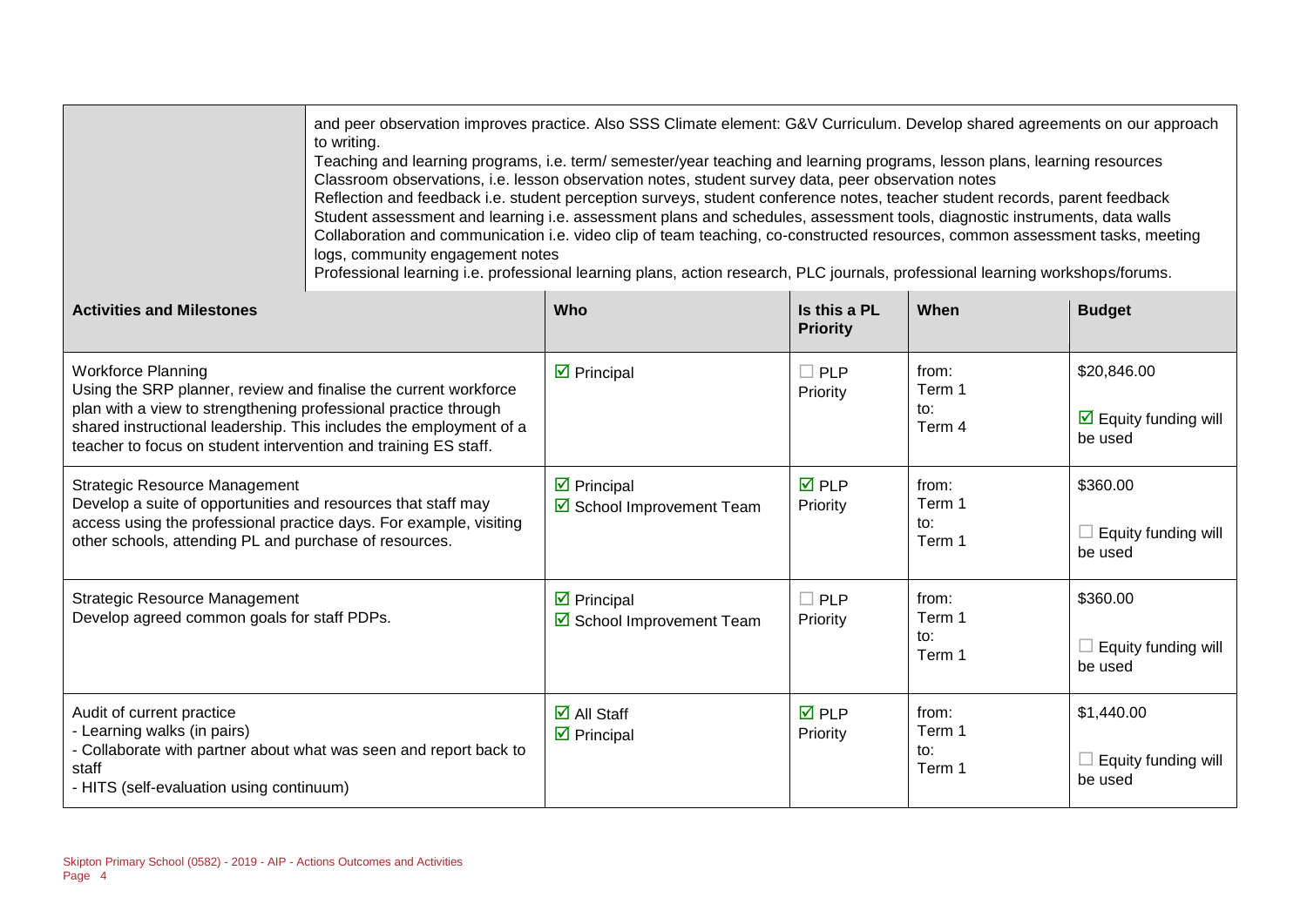| Evaluate Data from learning walks and HITS (whole staff)<br>Identify non-negotiable for and during writing sessions (What we<br>must have in a writing block. For example: Do we have an agreed<br>resource? Do we mandate an hour each day?) | $\overline{\mathsf{M}}$ All Staff<br>$\triangleright$ Principal | $\Box$ PLP<br>Priority   | from:<br>Term 1<br>to:<br>Term 1            | \$0.00<br>Equity funding will<br>be used                             |
|-----------------------------------------------------------------------------------------------------------------------------------------------------------------------------------------------------------------------------------------------|-----------------------------------------------------------------|--------------------------|---------------------------------------------|----------------------------------------------------------------------|
| Review current Instructional Model for Writing.<br>What are the missing elements?                                                                                                                                                             | $\overline{\mathsf{d}}$ All Staff<br>$\triangleright$ Principal | $\Box$ PLP<br>Priority   | from:<br>Term 1<br>to:<br>Term 2            | \$0.00<br>Equity funding will<br>be used                             |
| Design a Professional Learning program to address needs of staff<br>for writing.                                                                                                                                                              | $\triangleright$ Principal<br>School Improvement Team           | $\Box$ PLP<br>Priority   | from:<br>Term 1<br>to:<br>Term 2            | \$0.00<br>Equity funding will<br>be used                             |
| Implement Professional Learning through Meeting Schedule.<br>Allocate delivery of PL. Accountability through PDPs.                                                                                                                            | $\overline{\mathsf{M}}$ All Staff<br>$\triangleright$ Principal | $\Box$ PLP<br>Priority   | from:<br>Term 2<br>to:<br>Term <sub>3</sub> | \$0.00<br>Equity funding will<br>be used                             |
| Development and implement a schedule of Learning Walks, PL<br>(onsite and offsite) and school visits.                                                                                                                                         | $\boxtimes$ All Staff<br>$\triangleright$ Principal             | <b>☑</b> PLP<br>Priority | from:<br>Term 2<br>to:<br>Term 4            | \$8,000.00<br>$\overline{\mathbf{M}}$ Equity funding will<br>be used |
| Report the findings of each Learning Walk to the staff. What did we<br>see? Feedback on Instructional Model and HITS.                                                                                                                         | School Improvement Team                                         | $\Box$ PLP<br>Priority   | from:<br>Term 4<br>to:<br>Term 4            | \$0.00<br>Equity funding will<br>be used                             |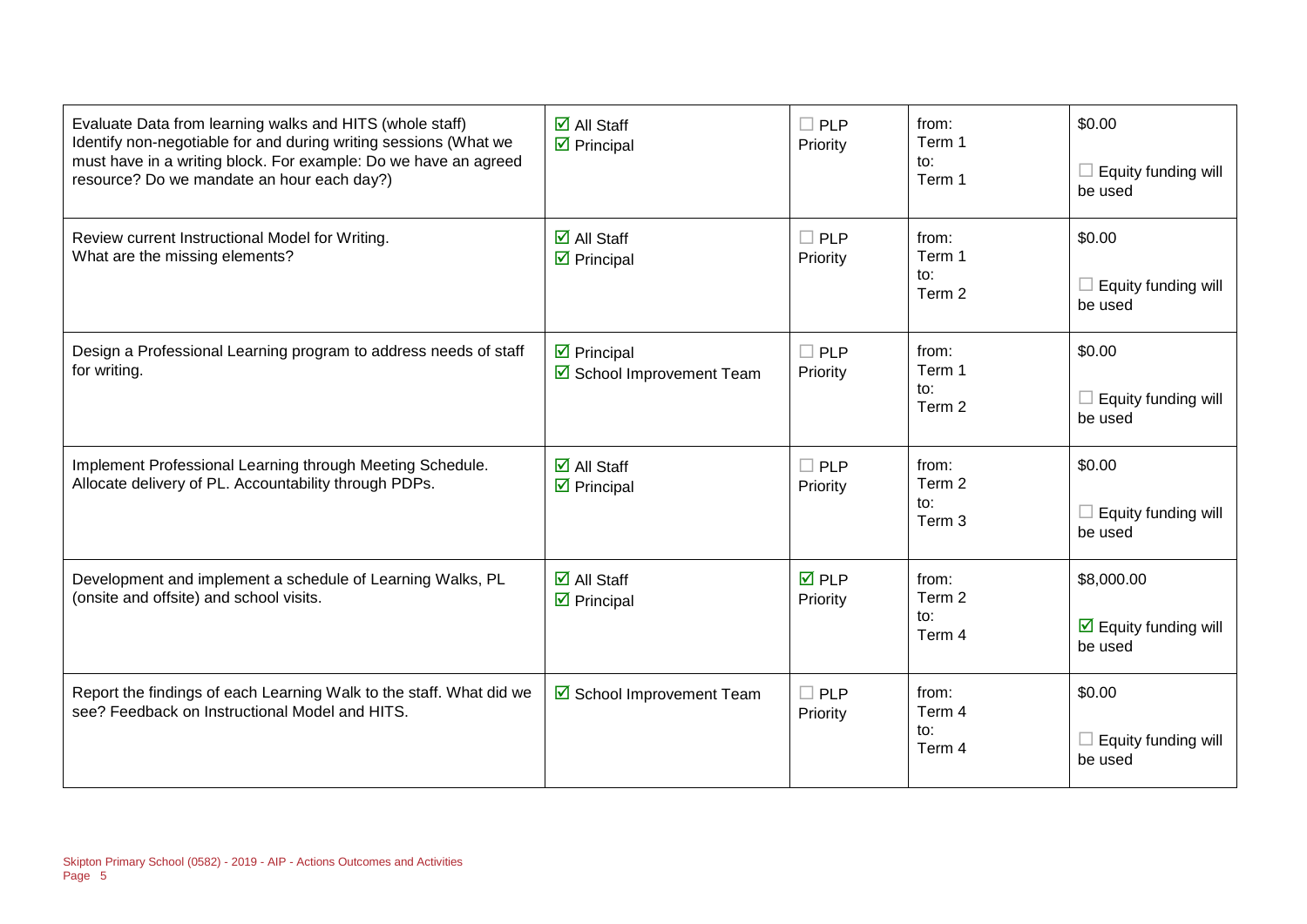| Evaluate impact of this Key Improvement Strategy in preparation<br>for 2020 AIP. Do we stay with literacy? What is the data telling us? |                                                                                                                                                                                                                                                                                                                                                                                                                                                                                                                                                  | $\overline{\mathbf{M}}$ All Staff<br>$\triangleright$ Principal                                                                                                                                                                                                                                                                                                                                                                                                                                                                                                                                                                                                                                                                       | $\Box$ PLP<br>Priority | from:<br>Term 4<br>to:<br>Term 4 | \$0.00<br>$\Box$ Equity funding will<br>be used |  |  |
|-----------------------------------------------------------------------------------------------------------------------------------------|--------------------------------------------------------------------------------------------------------------------------------------------------------------------------------------------------------------------------------------------------------------------------------------------------------------------------------------------------------------------------------------------------------------------------------------------------------------------------------------------------------------------------------------------------|---------------------------------------------------------------------------------------------------------------------------------------------------------------------------------------------------------------------------------------------------------------------------------------------------------------------------------------------------------------------------------------------------------------------------------------------------------------------------------------------------------------------------------------------------------------------------------------------------------------------------------------------------------------------------------------------------------------------------------------|------------------------|----------------------------------|-------------------------------------------------|--|--|
| KIS <sub>2</sub><br><b>Building practice excellence</b>                                                                                 |                                                                                                                                                                                                                                                                                                                                                                                                                                                                                                                                                  | Develop a curriculum plan that reflects the school's vision, priorities, values and pedagogical practices and identifies essential<br>learning skills required for each grade level with a focus on writing.                                                                                                                                                                                                                                                                                                                                                                                                                                                                                                                          |                        |                                  |                                                 |  |  |
| <b>Actions</b>                                                                                                                          | <b>Workforce Planning</b><br><b>Strategic Resource Management</b><br>Ensure a strong line of sight between the AIP and PDPs of all staff<br><b>Professional Learning</b><br>Design a professional learning plan that aims to:<br>- Develop teacher understanding of the Victorian Curriculum.<br>- Develop an agreed approach to teach writing across the school.<br>Monitoring using the Improvement Cycle<br>Utilise SPOT and FISO to monitor progress throughout the year<br>Utilise the improvement cycle to monitor student learning growth | Review the current workforce plan to ensure level of instructional leadership exists to support this work<br>Review and where appropriate, allocate resources to this area of work<br>- Develop teacher knowledge and capacity to implement the agreed approach.<br>- Develop teacher knowledge and capacity to collaboratively plan and assessment practices<br>Establish routine processes and procedures to enable disciplined use of the Improvement Cycle<br>Ensure solutions to challenges and barriers and collaboratively discussed with stakeholders<br>Ensure professional learning for staff is embedded in the approach to implementation<br>Use data and evidence to monitor progress and adjust strategies as required. |                        |                                  |                                                 |  |  |
| <b>Outcomes</b>                                                                                                                         | Leaders:<br>Use current research and use the Improvement Cycle to plan, implement, monitor and evaluate this work<br>Provide ongoing feedback to and support to build collective efficacy<br>Identify and target areas of PL to build collective efficacy<br>Teachers:                                                                                                                                                                                                                                                                           |                                                                                                                                                                                                                                                                                                                                                                                                                                                                                                                                                                                                                                                                                                                                       |                        |                                  |                                                 |  |  |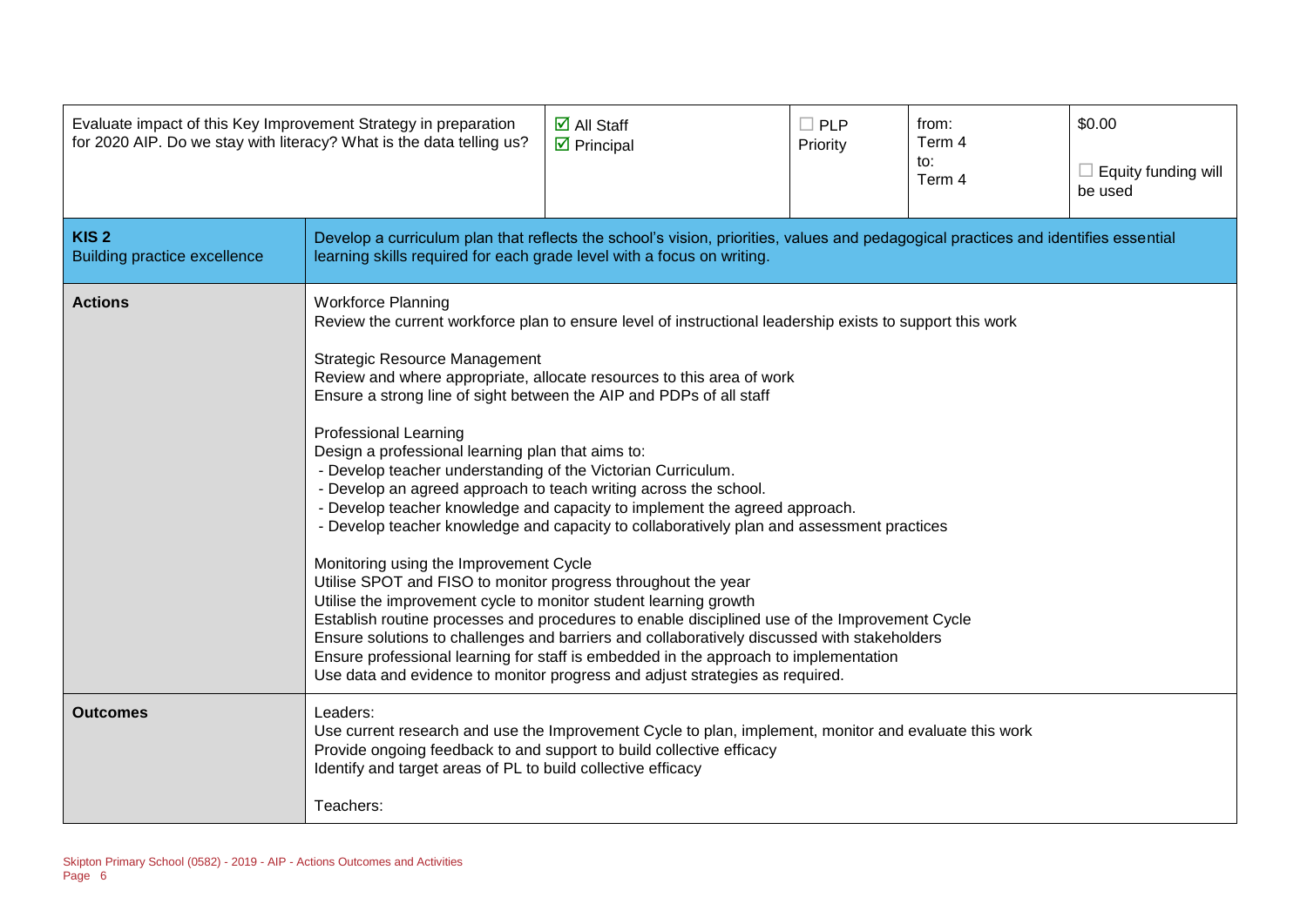|                                                                                                        | Refer to the curriculum documents when planning and deliver the agreed essential learning.<br>Moderate samples of student writing<br>Explicitly addressing the learning needs for each cohort of children.<br>Upload assessment results to the Accelerus Data Tracker and use the data for planning<br><b>Students</b><br>Can articulate the purpose and audience of their writing<br>Self-monitor their progress and provide evidence they believe demonstrates the achievement of their goals                                                                                                                                                                                                                                                                                                                                                                                                                                                                                                        |                                                              |                                 |                                  |                                                   |  |
|--------------------------------------------------------------------------------------------------------|--------------------------------------------------------------------------------------------------------------------------------------------------------------------------------------------------------------------------------------------------------------------------------------------------------------------------------------------------------------------------------------------------------------------------------------------------------------------------------------------------------------------------------------------------------------------------------------------------------------------------------------------------------------------------------------------------------------------------------------------------------------------------------------------------------------------------------------------------------------------------------------------------------------------------------------------------------------------------------------------------------|--------------------------------------------------------------|---------------------------------|----------------------------------|---------------------------------------------------|--|
| <b>Success Indicators</b>                                                                              | Success will be measured through our evaluation and diagnosis processes using the following indicators:<br>Staff surveys in the areas of Guaranteed and Viable Curriculum<br>Teaching and learning programs, i.e. term/semester/year teaching and learning programs, lesson plans, learning resources<br>Classroom observations, i.e. lesson observation notes, video clips of practice, student survey data, peer observation notes<br>Reflection and feedback i.e. student perception surveys, student conference notes, teacher student records, parent feedback<br>Student assessment and learning i.e. assessment plans and schedules, assessment tools, diagnostic instruments, data walls<br>Collaboration and communication i.e. video clip of team teaching, co-constructed resources, common assessment tasks, meeting<br>logs, community engagement notes<br>Professional learning i.e. professional learning plans, action research, PLC journals, professional learning workshops/forums. |                                                              |                                 |                                  |                                                   |  |
| <b>Activities and Milestones</b>                                                                       |                                                                                                                                                                                                                                                                                                                                                                                                                                                                                                                                                                                                                                                                                                                                                                                                                                                                                                                                                                                                        | Who                                                          | Is this a PL<br><b>Priority</b> | When                             | <b>Budget</b>                                     |  |
| Establish School Improvement Team.                                                                     |                                                                                                                                                                                                                                                                                                                                                                                                                                                                                                                                                                                                                                                                                                                                                                                                                                                                                                                                                                                                        | $\triangleright$ Principal                                   | $\Box$ PLP<br>Priority          | from:<br>Term 1<br>to:<br>Term 1 | \$0.00<br>$\Box$ Equity funding will<br>be used   |  |
| Incorporate writing curriculum plan into the meeting schedule.<br>Timetable in conjunction with KIS 1. |                                                                                                                                                                                                                                                                                                                                                                                                                                                                                                                                                                                                                                                                                                                                                                                                                                                                                                                                                                                                        | $\overline{\mathbf{z}}$ Principal<br>School Improvement Team | PLP<br>$\Box$<br>Priority       | from:<br>Term 1<br>to:<br>Term 1 | \$360.00<br>$\Box$ Equity funding will<br>be used |  |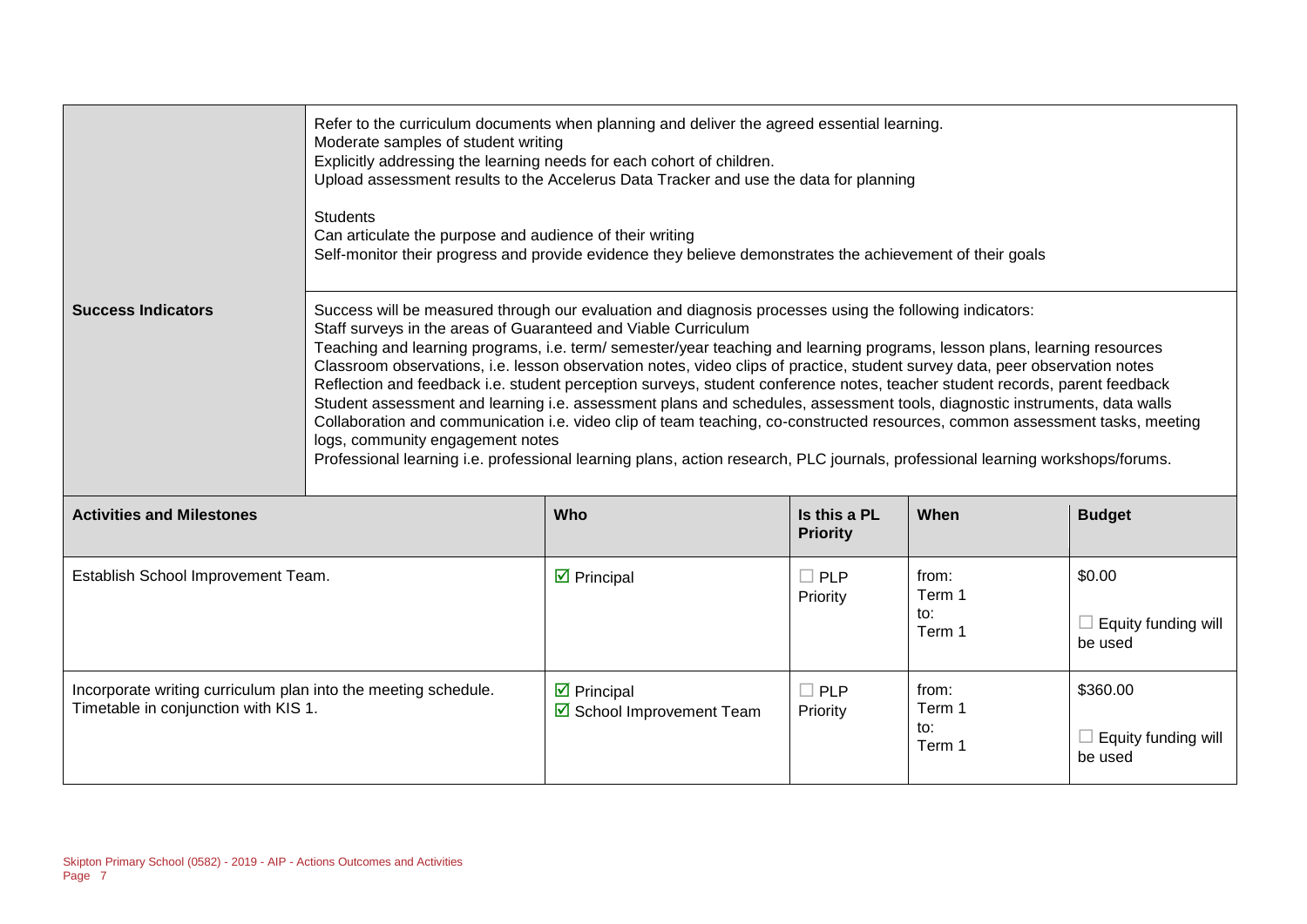| Develop agreed common goals for staff PDPs.                                                                                                                                                 | $\overline{\mathsf{d}}$ All Staff                            | $\Box$ PLP<br>Priority | from:<br>Term 1<br>to:<br>Term 1            | \$0.00<br>Equity funding will<br>be used        |
|---------------------------------------------------------------------------------------------------------------------------------------------------------------------------------------------|--------------------------------------------------------------|------------------------|---------------------------------------------|-------------------------------------------------|
| Audit current school curriculum documents and collect samples<br>from other schools.                                                                                                        | $\triangleright$ Principal<br>School Improvement Team        | $\Box$ PLP<br>Priority | from:<br>Term 1<br>to:<br>Term 1            | \$720.00<br>Equity funding will<br>be used      |
| Evaluate curriculum documents.                                                                                                                                                              | $\triangleright$ Principal<br>School Improvement Team        | $\Box$ PLP<br>Priority | from:<br>Term 2<br>to:<br>Term 2            | \$720.00<br>Equity funding will<br>be used      |
| Create draft Skipton curriculum documents for writing. Include year<br>overview, links to Victorian Curriculum, assessment and key<br>elements such as participation in a Writers Festival. | $\triangleright$ Principal<br>School Improvement Team        | $\Box$ PLP<br>Priority | from:<br>Term 2<br>to:<br>Term <sub>3</sub> | \$1,440.00<br>Equity funding will<br>be used    |
| Present to staff for feedback.                                                                                                                                                              | $\triangleright$ Principal<br>School Improvement Team        | $\Box$ PLP<br>Priority | from:<br>Term 3<br>to:<br>Term 3            | \$0.00<br>$\Box$ Equity funding will<br>be used |
| Develop a moderation kit with annotated samples for each level.                                                                                                                             | $\overline{\mathbf{M}}$ All Staff<br>School Improvement Team | $\Box$ PLP<br>Priority | from:<br>Term 3<br>to:<br>Term 3            | \$1,440.00<br>Equity funding will<br>be used    |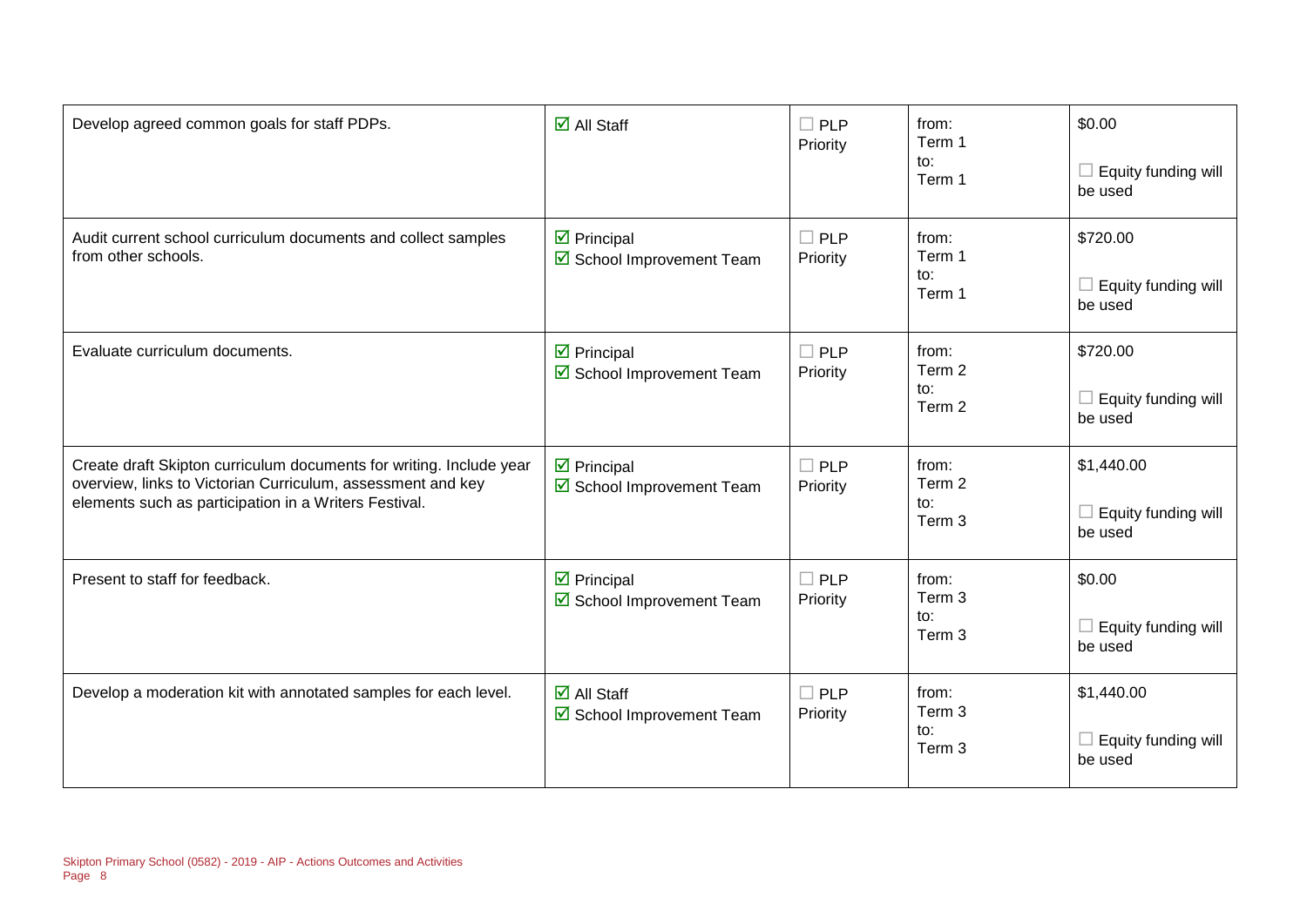| Review for 2020 AIP. Is it user-friendly? Will it be used? Can we<br>expand the document to other Key Learning Areas?                                                                                                                     | $\overline{\mathsf{d}}$ All Staff<br>$\triangledown$ Principal<br>School Improvement Team | $\square$ PLP<br>Priority | from:<br>Term 4<br>to:<br>Term 4 | \$0.00<br>Equity funding will<br>be used     |
|-------------------------------------------------------------------------------------------------------------------------------------------------------------------------------------------------------------------------------------------|-------------------------------------------------------------------------------------------|---------------------------|----------------------------------|----------------------------------------------|
| Design a professional learning plan that aim to:<br>- develop understanding of Victorian Curriculum<br>- develop an agreed approach to writing<br>- devise a document that enables capacity to implement the agreed<br>writing curriculum | $\overline{\mathsf{d}}$ All Staff<br>$\triangledown$ Principal<br>School Improvement Team | <b>☑</b> PLP<br>Priority  | from:<br>Term 2<br>to:<br>Term 3 | \$1,440.00<br>Equity funding will<br>be used |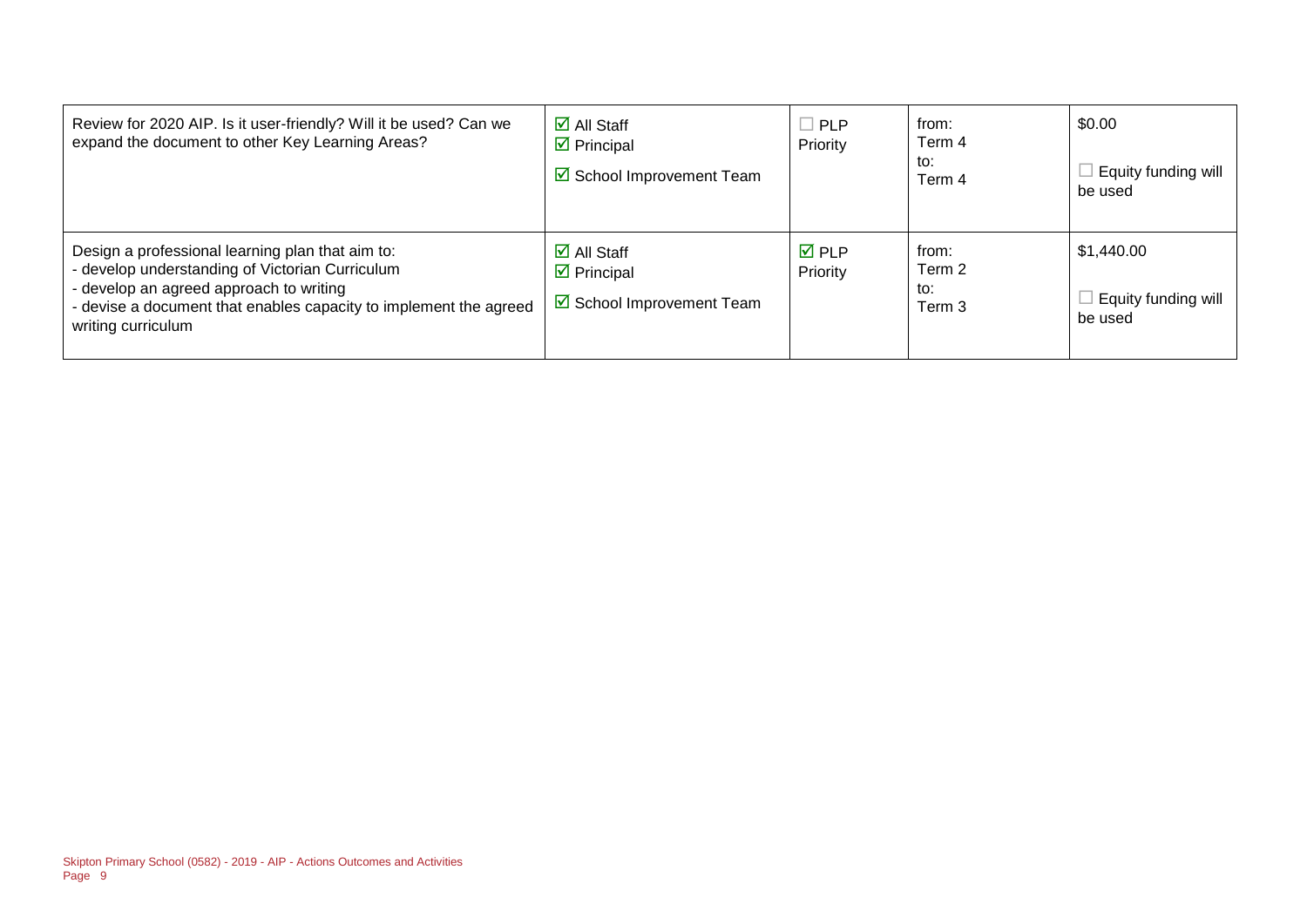#### **Equity Funding Planner**

#### Equity Spending Totals

| Category                                                 | <b>Total proposed</b><br>budget $($)$ | Spend $($)$ |
|----------------------------------------------------------|---------------------------------------|-------------|
| Equity funding associated with Activities and Milestones | \$28,846.00                           | \$12,249.90 |
| <b>Additional Equity funding</b>                         | \$0.00                                | \$0.00      |
| <b>Grand Total</b>                                       | \$28,846.00                           | \$12,249.90 |

#### Activities and Milestones

| <b>Activities and Milestones</b>                                                                                                                                                                                                                                                                             | When                             | Category | <b>Total proposed</b><br>budget $($)$ | Equity Spend (\$) |
|--------------------------------------------------------------------------------------------------------------------------------------------------------------------------------------------------------------------------------------------------------------------------------------------------------------|----------------------------------|----------|---------------------------------------|-------------------|
| <b>Workforce Planning</b><br>Using the SRP planner, review and finalise the current<br>workforce plan with a view to strengthening<br>professional practice through shared instructional<br>leadership. This includes the employment of a teacher<br>to focus on student intervention and training ES staff. | from:<br>Term 1<br>to:<br>Term 4 |          | \$20,846.00                           | \$10,000.00       |
| Development and implement a schedule of Learning<br>Walks, PL (onsite and offsite) and school visits.                                                                                                                                                                                                        | from:<br>Term 2<br>to:<br>Term 4 |          | \$8,000.00                            | \$2,249.90        |
| <b>Totals</b>                                                                                                                                                                                                                                                                                                |                                  |          | \$28,846.00                           | \$12,249.90       |

#### Additional Equity spend

| Outline here any additional Equity spend for 2019 | <b>When</b> | Category | Total proposed<br>budget (\$) | <b>Equity Spend (\$)</b> |
|---------------------------------------------------|-------------|----------|-------------------------------|--------------------------|
|---------------------------------------------------|-------------|----------|-------------------------------|--------------------------|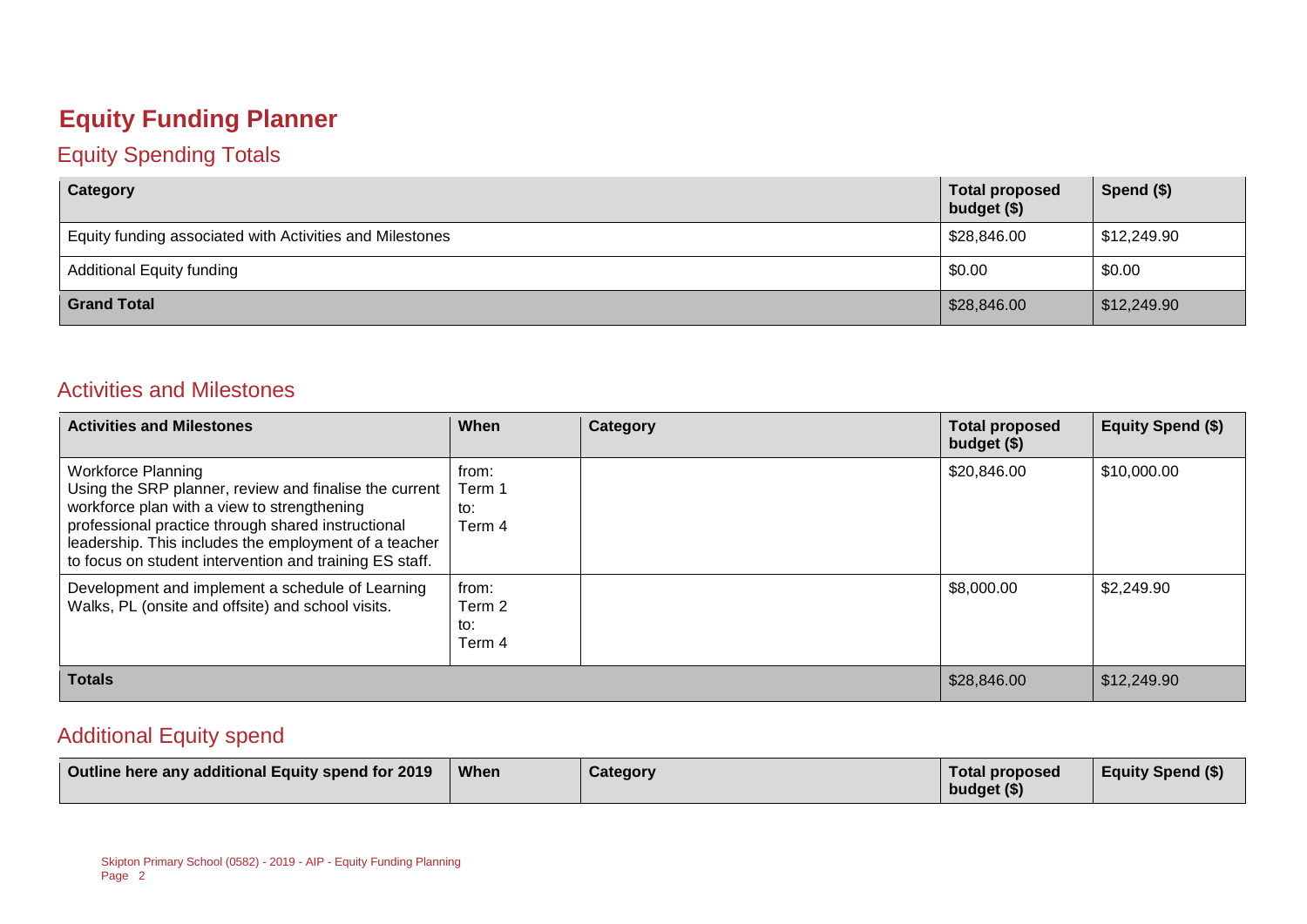| Totals | \$0.00 | ሶስ ሰስ<br>™∪.∪∿ |
|--------|--------|----------------|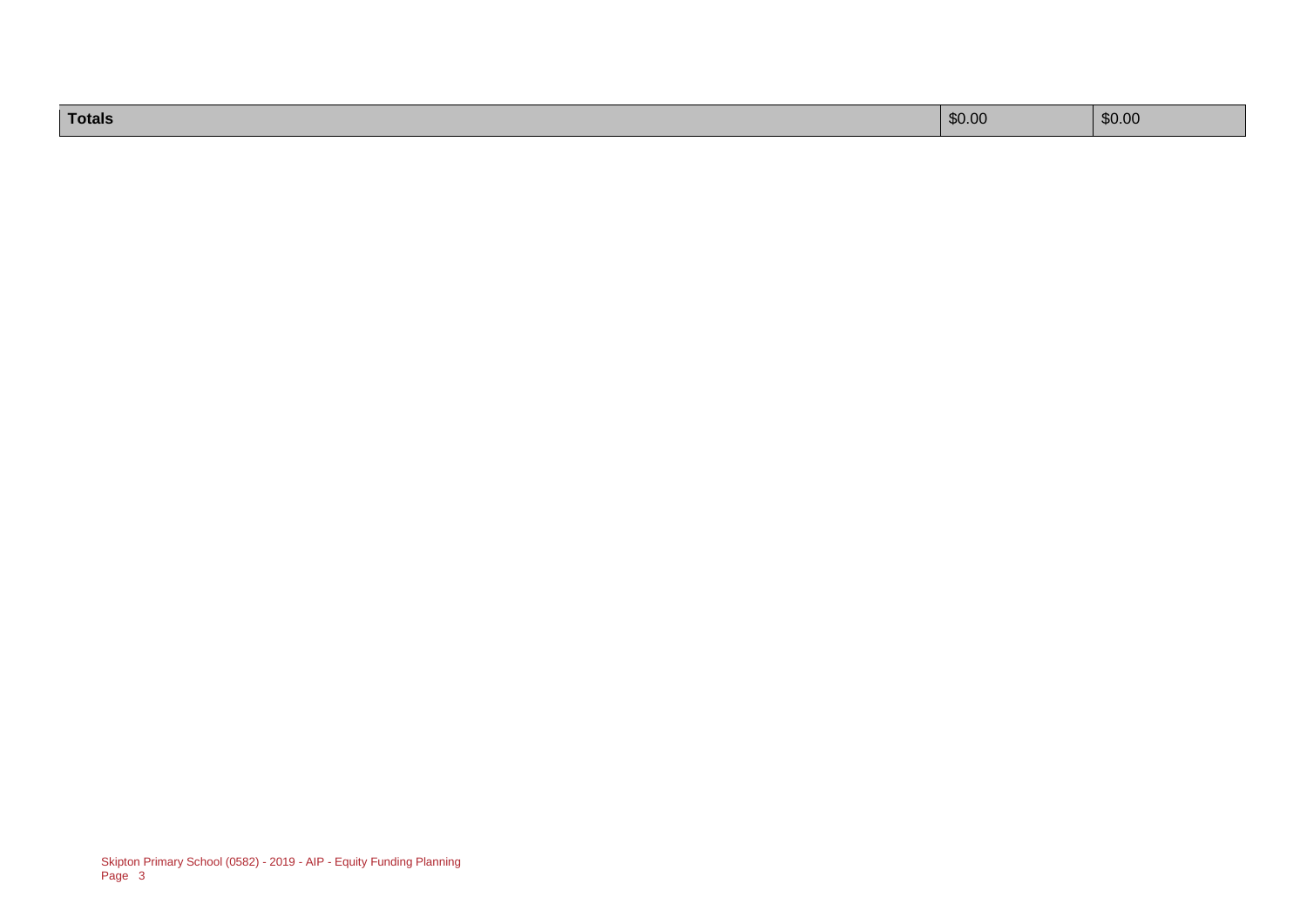### **Professional Learning and Development Plan**

| <b>Professional Learning</b><br><b>Priority</b>                                                                                                                                                                                                      | Who                                                                     | When                                         | <b>Key Professional Learning</b><br><b>Strategies</b>                                                                                                                                                     | <b>Organisational Structure</b>                                                       | <b>Expertise Accessed</b>                                                                                                                                                                                         | Where                                                                   |
|------------------------------------------------------------------------------------------------------------------------------------------------------------------------------------------------------------------------------------------------------|-------------------------------------------------------------------------|----------------------------------------------|-----------------------------------------------------------------------------------------------------------------------------------------------------------------------------------------------------------|---------------------------------------------------------------------------------------|-------------------------------------------------------------------------------------------------------------------------------------------------------------------------------------------------------------------|-------------------------------------------------------------------------|
| <b>Strategic Resource</b><br>Management<br>Develop a suite of<br>opportunities and resources<br>that staff may access using<br>the professional practice<br>days. For example, visiting<br>other schools, attending PL<br>and purchase of resources. | $\triangleright$ Principal<br>$\boxtimes$ School<br>Improvement<br>Team | from:<br>Term 1<br>to:<br>Term 1             | $\overline{\mathbf{z}}$ Planning<br>$\triangleright$ Preparation<br>$\overline{\mathbf{z}}$ Collaborative<br>Inquiry/Action Research<br>team                                                              | $\triangledown$ Professional Practice<br>Day                                          | ☑ School improvement<br>partnerships                                                                                                                                                                              | $\overline{\Box}$ On-site                                               |
| Audit of current practice<br>- Learning walks (in pairs)<br>- Collaborate with partner<br>about what was seen and<br>report back to staff<br>- HITS (self-evaluation using<br>continuum)                                                             | $\overline{\mathsf{M}}$ All Staff<br>$\triangleright$ Principal         | from:<br>Term 1<br>to:<br>Term 1             | $\overline{\mathbf{z}}$ Collaborative<br>Inquiry/Action Research<br>team<br>$\triangledown$ Peer observation<br>including feedback and<br>reflection                                                      | ☑ Formal School Meeting /<br><b>Internal Professional</b><br><b>Learning Sessions</b> | $\triangleright$ Teaching partners                                                                                                                                                                                | $\overline{\mathsf{M}}$ On-site                                         |
| Development and implement<br>a schedule of Learning<br>Walks, PL (onsite and offsite)<br>and school visits.                                                                                                                                          | $\overline{\mathsf{d}}$ All Staff<br>$\triangleright$ Principal         | from:<br>Term 2<br>$\mathsf{to}$ :<br>Term 4 | $\overline{\mathbf{z}}$ Collaborative<br>Inquiry/Action Research<br>team<br>$\overline{\mathbf{M}}$ Peer observation<br>including feedback and<br>reflection<br>$\triangledown$ Individualised Reflection | ☑ Whole School Pupil<br>Free Day<br>$\triangledown$ Professional Practice<br>Day      | $\triangleright$ Literacy expertise<br>$\triangleright$ Teaching partners<br>$\overline{\mathbf{z}}$ Literacy Leaders<br>$\overline{\mathbf{y}}$ External consultants<br>Trudi O'Callaghan for<br>NAPLAN writing. | $\overline{\Box}$ Off-site<br>Visits to<br>schools.<br>Also on<br>site. |
| Design a professional<br>learning plan that aim to:<br>- develop understanding of<br>Victorian Curriculum                                                                                                                                            | $\overline{\mathsf{d}}$ All Staff<br>$\triangleright$ Principal         | from:<br>Term 2                              | $\boxtimes$ Planning<br>$\triangleright$ Design of formative<br>assessments                                                                                                                               | $\triangleright$ Timetabled Planning<br>Day                                           | $\triangleright$ Teaching partners                                                                                                                                                                                | $\overline{\mathsf{M}}$ On-site                                         |